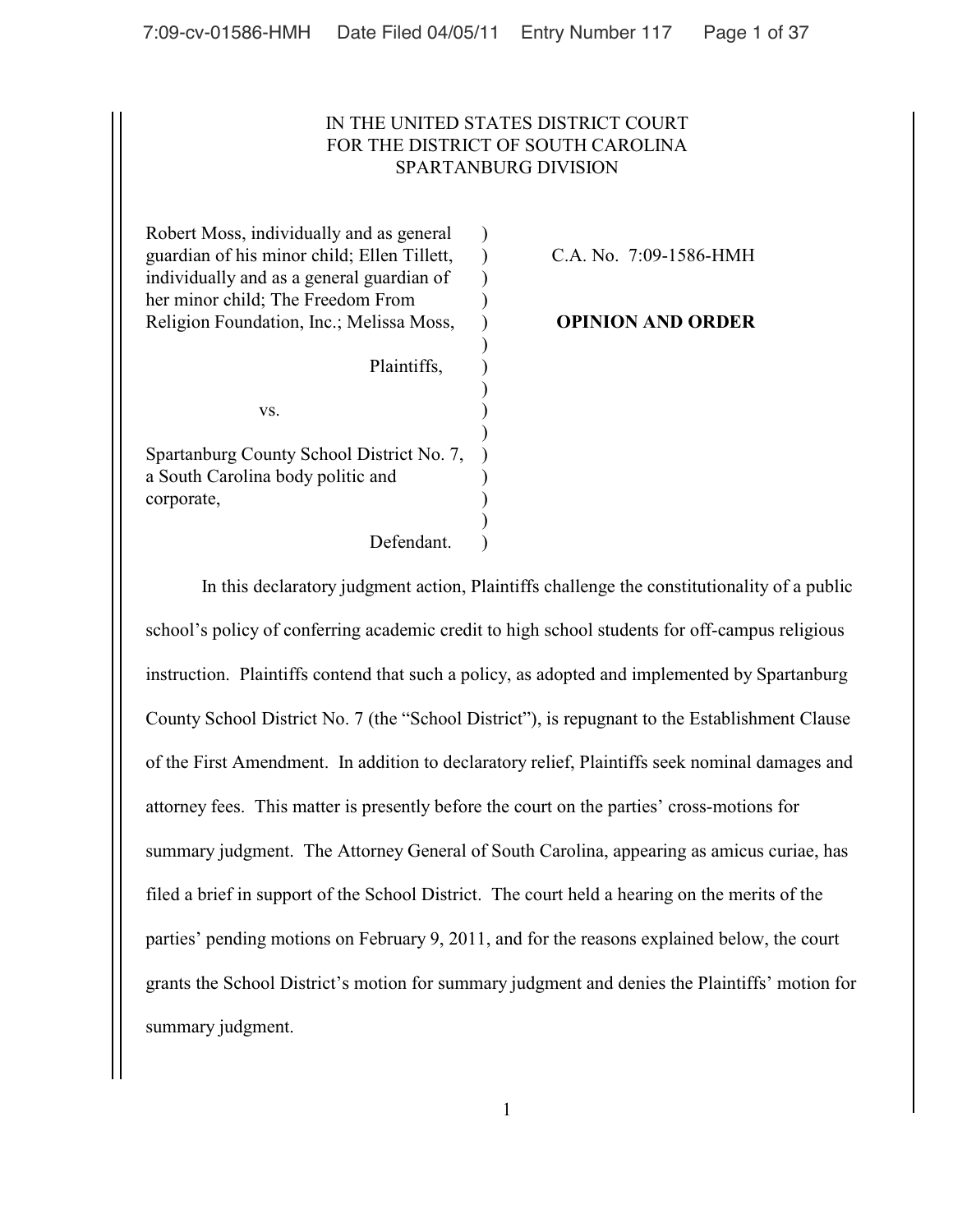## **I. FACTUAL AND PROCEDURAL BACKGROUND**

Since 1992, students enrolled in South Carolina public schools have had the opportunity to receive religious instruction by voluntarily attending released time classes, $<sup>1</sup>$  and it is estimated</sup> that approximately 12,000 South Carolina students presently attend a released time class each week. (Def. Mem. Supp. Mot. Summ. J. Ex. B-1 (*Charlotte Observer* Article).) In 2002, the General Assembly of South Carolina formally codified school districts' authority to release students during the school day to partake in off-campus religious instruction. S.C. Code Ann. § 59-1-460(A). Four years later, the general assembly enacted into law the South Carolina Released Time Credit Act ("SCRTCA"), which authorized South Carolina public school districts to award high school students "elective Carnegie unit credits" for released time religious instruction. S.C. Code Ann. § 59-39-112(A). The South Carolina legislature enacted the SCRTCA after finding that "the absence of an ability to award such credits ha[d] essentially eliminated the school districts' ability to accommodate parents' and students' desires to participate in released time programs." 2006 S.C. Acts 322. The statute directs school districts to apply "purely secular" criteria when awarding academic credit for released time instruction.  $§$  59-39-112(A)(1).

Prior to the adoption of the SCRTCA, the School District permitted its students to receive released time religious instruction through Spartanburg County Bible Education in

<sup>&</sup>lt;sup>1</sup> The term "released time" refers to the arrangement by which students enrolled in public schools are permitted to receive religious instruction during the school day and off of school property. Released Time History, http://www.rtce.org/pages.asp?pageid 3277[8.](http://www.rtce.org.)

<sup>&</sup>lt;sup>2</sup> South Carolina uses a "Carnegie unit" to measure the volume of credits a student must acquire to qualify for a high school diploma. To graduate, a student must accumulate 24 Carnegie units of credit. 43 S.C. Regs. 234.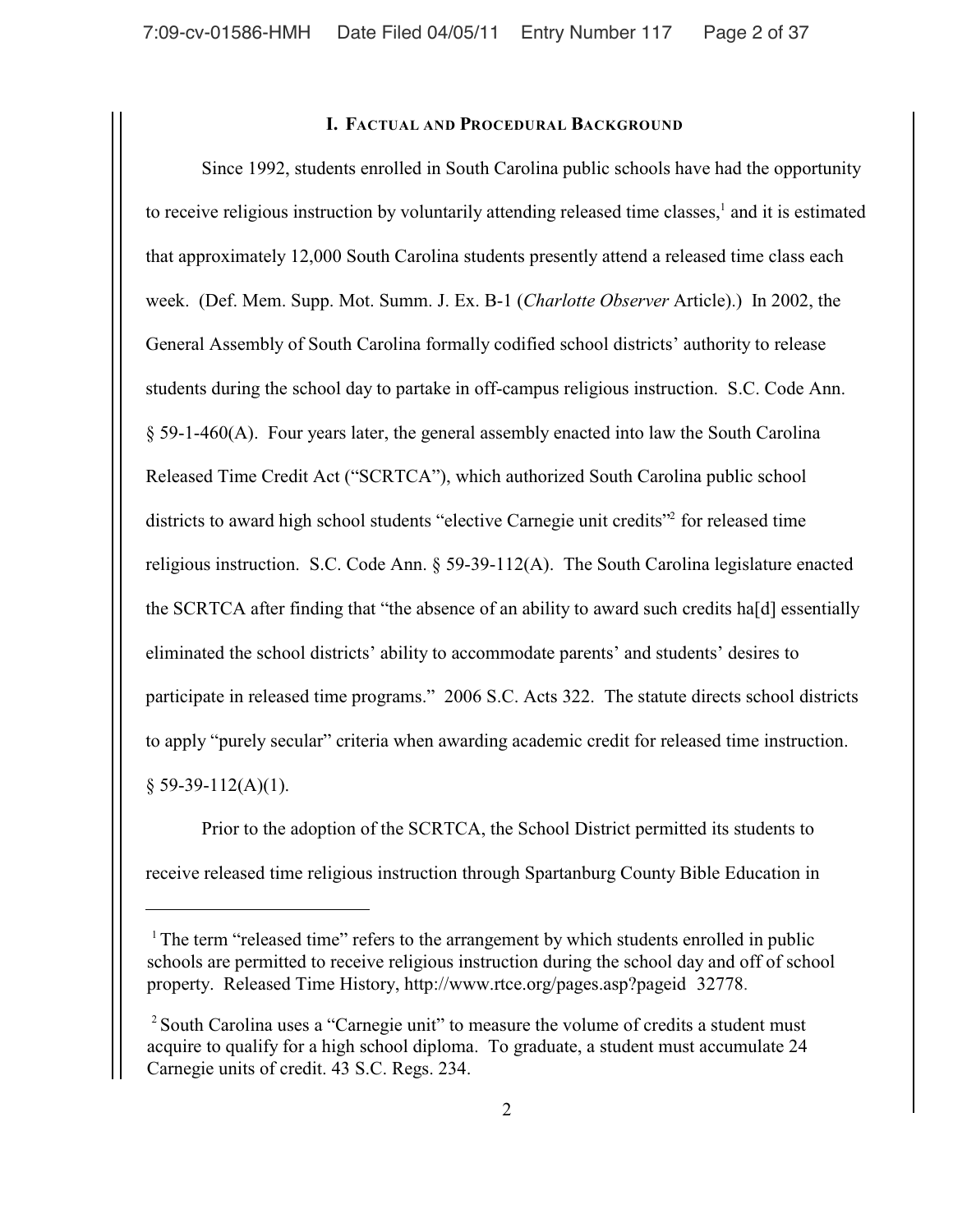School Time ("SCBEST"), a non-profit religious education provider. (Pl. Mem. Supp. Mot. Summ. J. Ex. 5 (Martin Dep. at 22).) With student interest dwindling, however, SCBEST stopped offering religious instruction to students attending the School District sometime before 2006. (Id.) Following the enactment of the SCRTCA, SCBEST sought to institute a released time program that allowed Spartanburg High School students to receive academic credit for released time instruction. In October 2006, SCBEST executed an agreement with Oakbrook Preparatory School ("Oakbrook"), an accredited interdenominational Christian school located in Spartanburg.<sup>3</sup> (Pl. Mot. Supp. Mot. Summ. J. Ex. 8 (Seay Dep. at 20-21).) Pursuant to the agreement, Oakbrook agreed to review and approve SCBEST's curriculum and provide oversight to the Christian instruction. Because SCBEST is unaccredited, the agreement specified that Oakbrook would "acknowledge the participation and grade of each SCBEST student . . . and [would] transfer elective credit" to the School District at the conclusion of the course. (Id. Ex. 11 (Dep. Ex. 7).) After executing the agreement with Oakbrook, SCBEST sent numerous correspondences to the School District proposing the adoption of a new released time program that granted students academic credit consistent with the SCRTCA. (Def. Mem. Supp. Mot. Summ. J. Ex. B-2 (Graves Dep. at Exs. 180, 182, 183).)

On January 4, 2007, the School District's Instructional Services Committee convened to determine whether to recommend the adoption of a new released time policy. Drew Martin ("Martin"), the executive director of SCBEST, attended the meeting to present SCBEST's proposal for a policy allowing high school students to receive elective credit for an SCBEST released time course. (Pl. Mem. Supp. Mot. Summ. J. Ex. 5 (Martin Dep. at 29).) On January 9,

<sup>&</sup>lt;sup>3</sup> The School District was not a party to this agreement.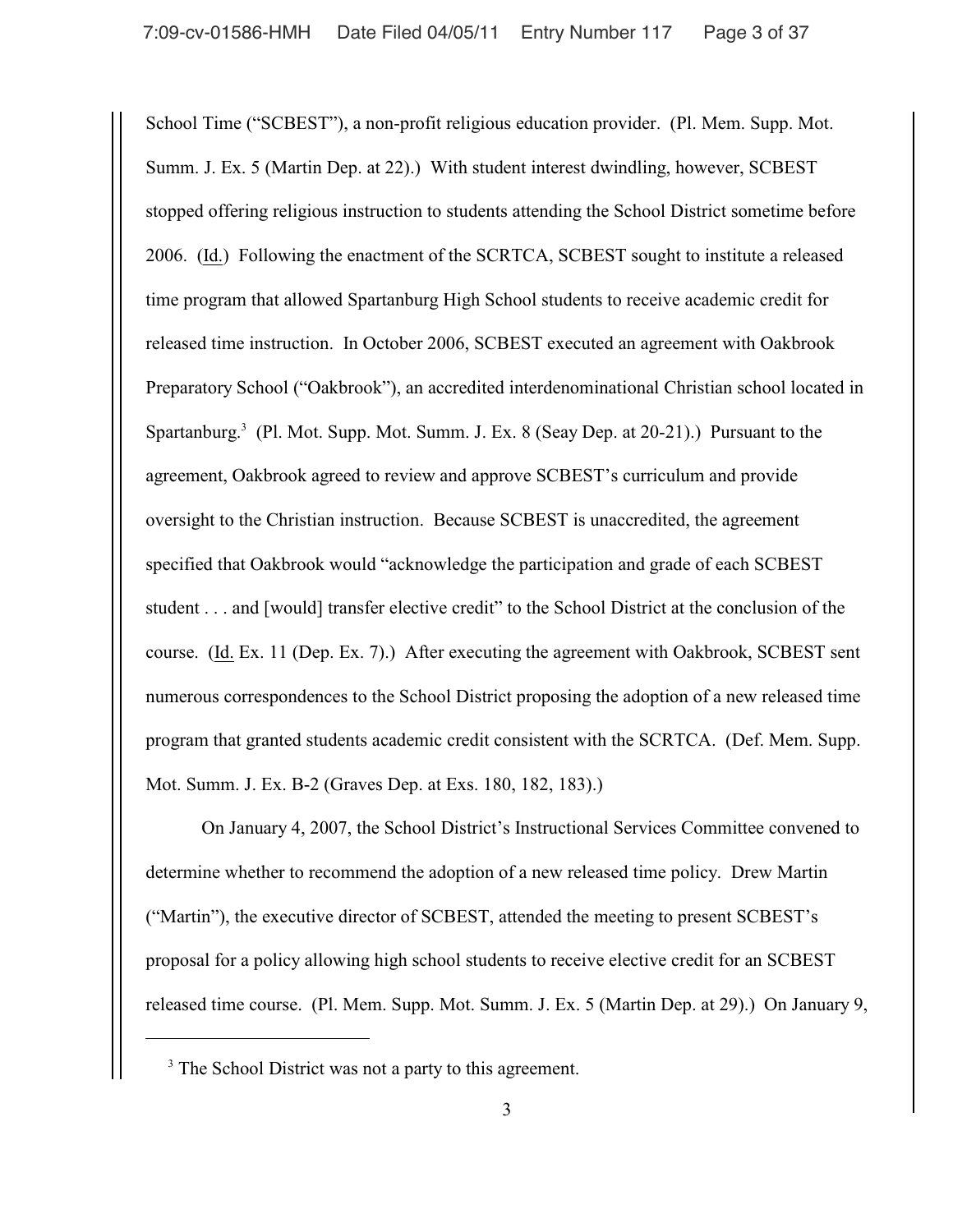2007, a member of the Instructional Services Committee presented a motion to the School District's Board of Trustees to offer high school students academic credit for released time instruction. The Board of Trustees unanimously adopted the motion and instructed that the School District would adopt a formal released time policy. (Def. Mem. Supp. Mot. Summ. J. Ex. B-2 (Graves Dep. at Ex. 151).)

After the January Board of Trustees meeting, the School District drafted an initial released time policy. SCBEST suggested that the School District develop a released time policy based upon the SCRTCA, and to aid the School District in crafting a policy, SCBEST provided school officials with a sample released time policy. (Pl. Mem. Supp. Mot. Summ. J. Ex. 19 (Tobin Dep. at 23, 27).) The School District did not adopt SCBEST's proposed policy; instead, its policy was influenced by the SCRTCA as well as a model policy provided by the South Carolina School Board Association in August 2006. (Def. Mem. Supp. Mot. Summ. J. at 5.) The proposed released time policy was read at the School District's February Board of Trustees meeting. The initial policy provided that the School District "may award high school students no more than two elective Carnegie unit credits for classes in religious instruction taken during the school day in accordance with this policy." (Pl. Mem. Supp. Mot. Summ. J. Ex. 34 (Dep. Ex. 155).) After making some minor amendments to its initial policy, the School District's released time policy was formally adopted by the Board of Trustees on March 6, 2007. Among the School District's changes to the policy was to amend the language providing that the School District "may award" academic credit to state that the School District "will accept" no more than two Carnegie unit credits for released time education. According to Nan McDaniel, the School District's Director of Secondary Education, the textual alteration was intended to clarify that the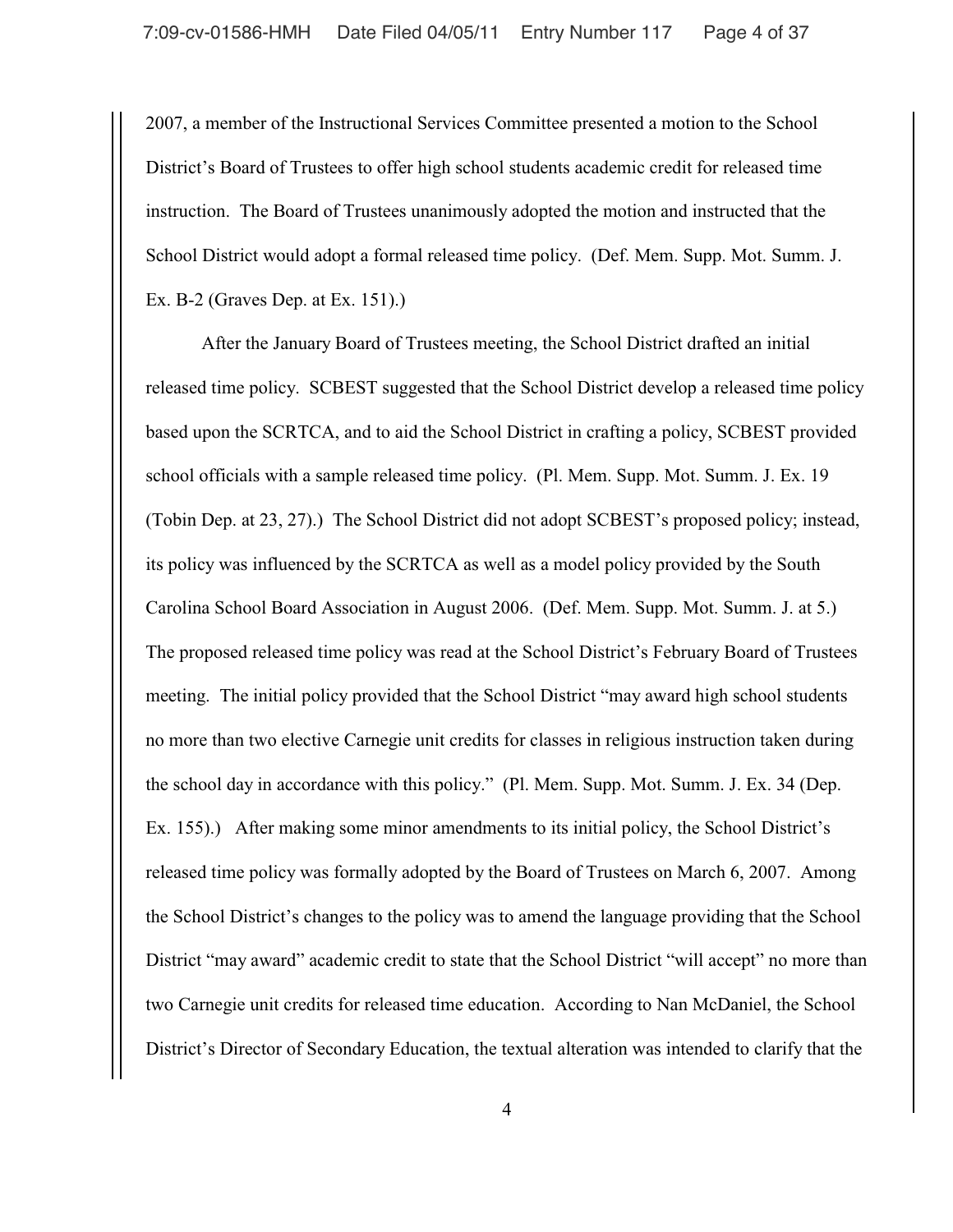School District was merely accepting transfer credits rather than actively "making judgments

about the quality of the course." (Def. Mem. Supp. Summ. J. Ex. B-12 (McDaniel Dep. at 10).)

The School District's adopted released time policy states:

# **RELEASED TIME FOR RELIGIOUS INSTRUCTION**. *Code* JHCB

*Issued* 3/07.

Purpose: To establish the basic structure for released time for students for religious instruction.

The board will release students in grades seven through twelve from school, at the written request of their parent/legal guardian, for the purpose of religious instruction for a portion of the day. The school will consider this part of the school day.

The Board will not allow the student to miss required instructional time for the purpose of religious instruction. Any absences for this purpose must be during a student's non-instructional or elective periods of the school day. When approving the release of students for religious instruction, the board assumes no responsibility for the program or liability for the students involved. Its attitude will be one of cooperation with the various sponsoring groups of the school district.

The sponsoring group or the student's parent/legal guardian is completely responsible for transportation to and from the place of instruction. The district assumes no responsibility or liability for such transportation. Religious instruction must take place away from school property and at a regularly designated location.

District officials will insure that no public funds will be expended to support a released time program and that district staff and faculty will not promote or discourage participation by district students in a released time program.

# **Elective credit**

The district will accept no more than two elective Carnegie unit credits for religious instruction taken during the school day in accordance with this policy. The district will evaluate the classes on the basis of purely secular criteria prior to accepting credit. The district will accept off campus transfer of credit for release time classes with prior approval.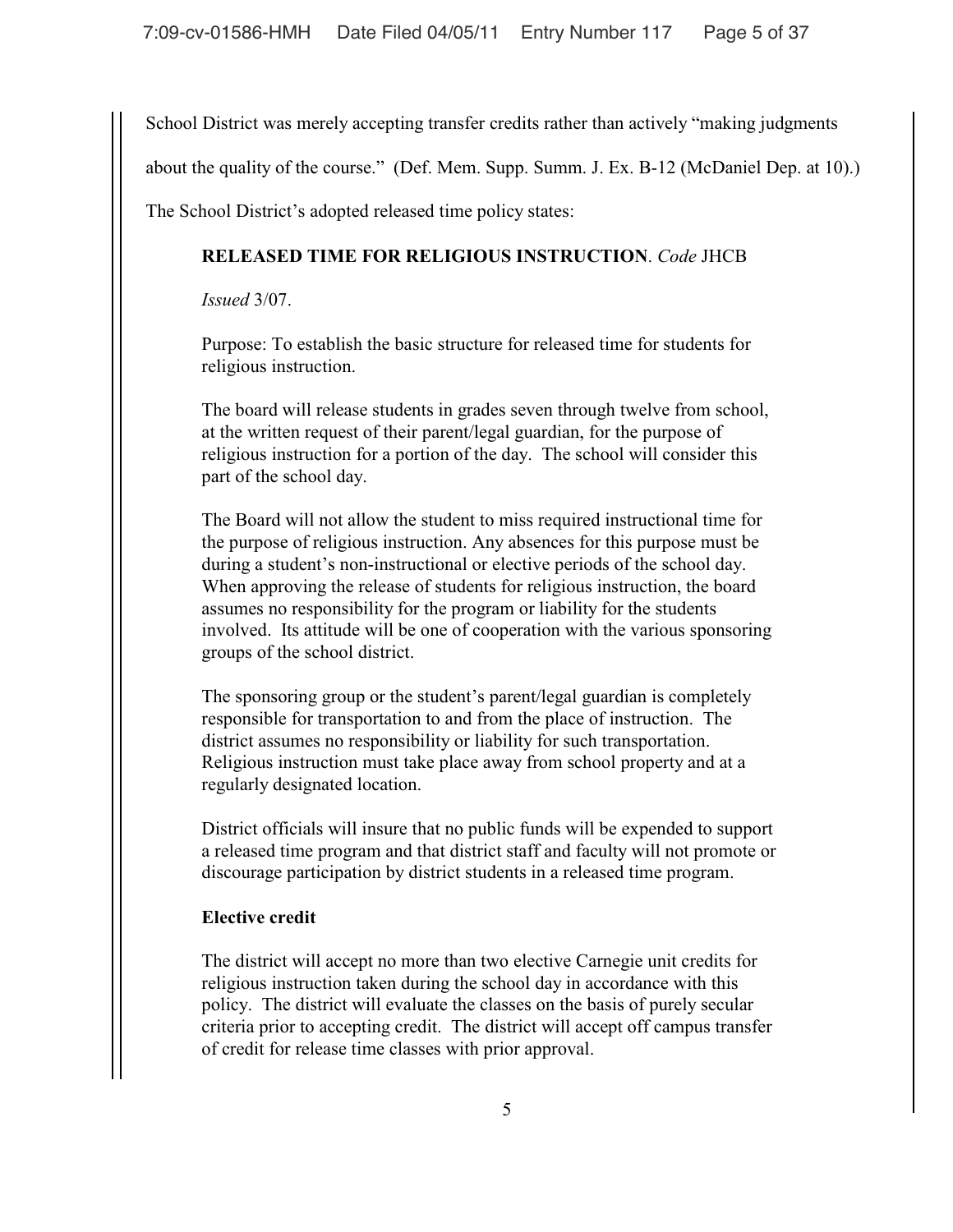Adopted 3/07

(Id. Ex. B-13 (Released Time Policy).)

Spartanburg High School began offering students religious instruction through SCBEST in August 2007. (Id. Ex. B-10 (Martin Dep. at 125).) Throughout the implementation of its released time policy, the School District has taken affirmative steps to distinguish released time instruction from its secular curriculum. The School District forbids SCBEST from providing religious instruction on school property; instead, the released time courses are conducted at a church adjacent to Spartanburg High School. (Pl. Mem. Supp. Summ. J. at 6.) The School District has never advertised the SCBEST course, and it does not include the course on student registration forms. (Def. Mem. Supp. Summ. J. Ex. B-16 (White Dep. at 16).) If a student expresses interest in the course, a Spartanburg High School guidance counselor attempts to accommodate the course into the student's schedule. (Id. Ex. B-24 (Wolfe Dep. at 54).) The SCBEST course is not listed in the School District's course catalogue, and credit for released time education is afforded the same treatment as any other transfer course from a private school. (Id. Ex. B-18 (Tobin Dep. at 71).) At the completion of the semester, SCBEST relays the students' grades to Oakbrook, and Oakbrook sends the grades on an official transcript to Spartanburg High School. (Id. Ex. B-24 (Wolfe Dep. at 18).)

 The School District, however, has been unable to completely distinguish itself from SCBEST throughout the implementation of its released time policy. School officials have allowed SCBEST to maintain a registration table at Spartanburg High School's PTO open house. (Pl. Mem. Supp. Summ. J. Ex. 32 (Graves Dep. at 72).) On at least one occasion, an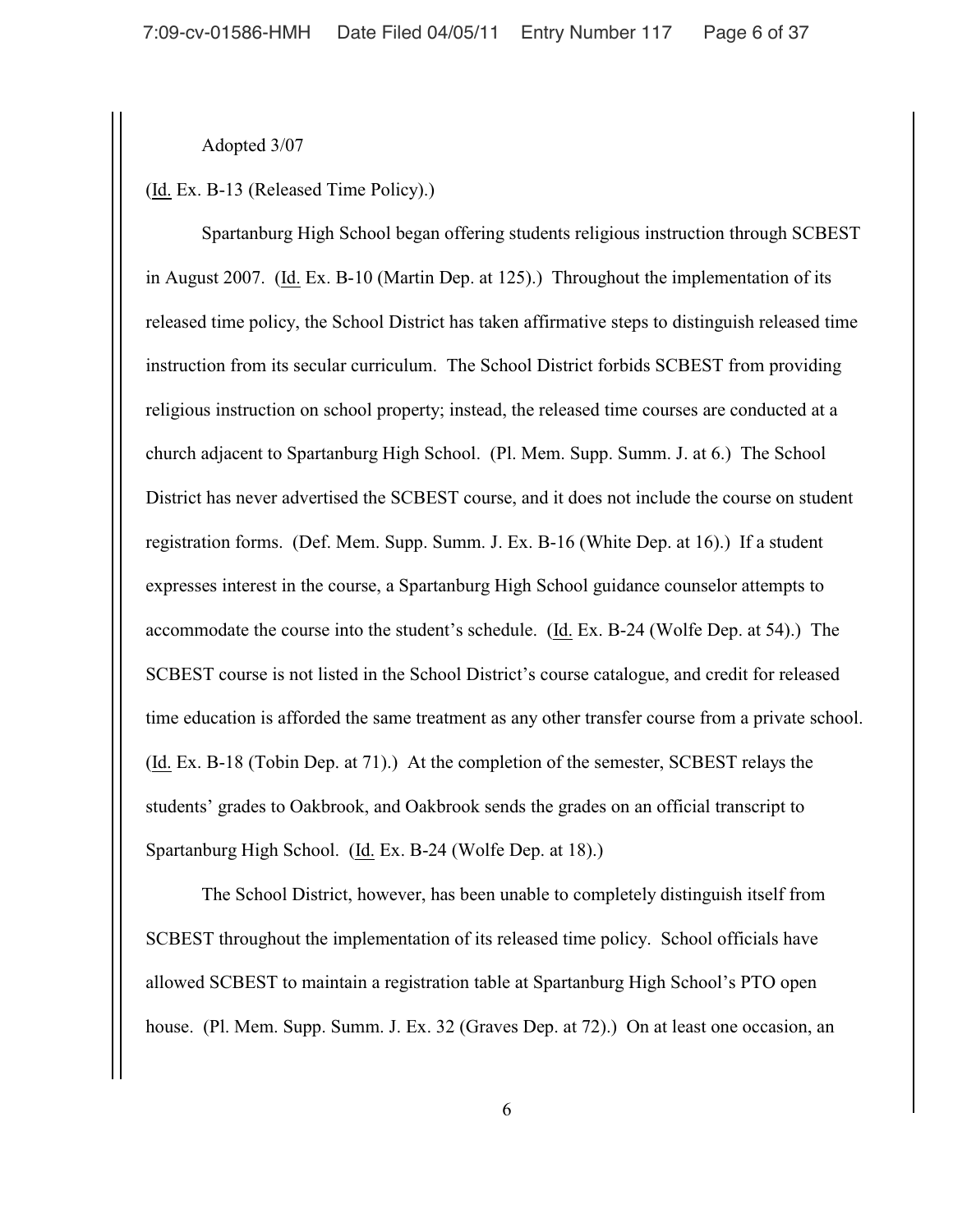SCBEST teacher visited a classroom at the School District's junior high school to promote released time instruction. (Id. Ex. 5 (Martin Dep. at 113).) The School District also invited an SCBEST teacher to a seminar that it offered to educate new teachers about the School District's disciplinary policies and effective classroom management skills. (Id. Ex. 32 (Graves Dep. at 122).) Further, the School District has, on one occasion, disciplined a student who misbehaved during a released time class. (Id. Ex. 15 (White Dep. at 81).) SCBEST and the School District subsequently agreed that the School District would administer discipline for major behavioral issues, but SCBEST should resist sending students to the School District's principals and should first remove the student from class and attempt to contact the student's parents. (Id. Ex. 47 (Dep. Ex. 75).)

Melissa Moss is a non-Christian, and she attended Spartanburg High School from August 2006 to May 2010. (Pl. Mem. Supp. Summ. J. Ex. 2 (Melissa Moss Aff. ¶ 2).) She alleges that the adoption of the School District's released time program made her feel like an "outsider" at school and has caused her emotional distress.<sup>4</sup> (Pl. Resp. Ex. 4 (Melissa Moss) Dep. at 37).) Robert Moss ("Dr. Moss") is the father of Melissa Moss. In February 2007, Dr. Moss became aware of the School District's released time policy when he received a letter that SCBEST sent to the parents of all rising tenth, eleventh, and twelfth grade students attending Spartanburg High School. (Pl. Mem. Supp. Mot. Summ. J. Ex. 29 (Dep. Ex. 157).) SCBEST acquired the names and addresses of the students from the School District, and the letter erroneously conveyed to its recipients that in February 2007 the School District approved a

<sup>&</sup>lt;sup>4</sup> Approximately 1,500 students are enrolled at Spartanburg High School. On average, less than four students each semester have participated in SCBEST's course since the School District adopted its released time policy in August 2007. (Def. Mem. Supp. Summ. J. at 10.)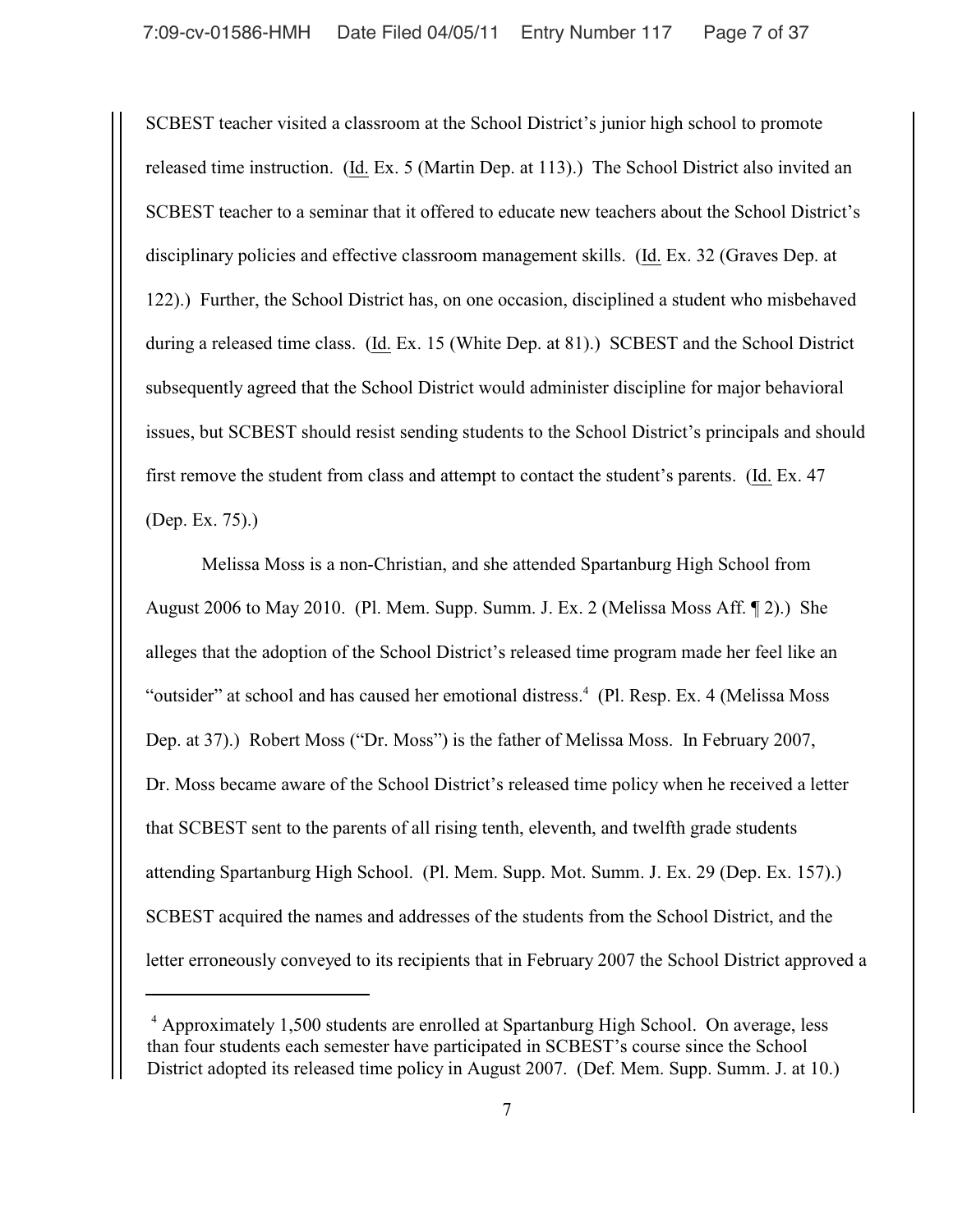policy granting students academic credit for completion of the SCBEST course. (Id. at 13.) The letter further stated that the released time course offered by SCBEST would "help students learn the basic tenets of the Christian worldview." (Id. Ex. 29 (SCBEST Letter).) Explaining the educational content of the course, the letter provided: "The first semester will cover the Old and New Testaments and the basic doctrines of the Christian faith. During the second semester students will learn how they ought to live as a result of what they have learned during the first semester." (Id. Ex. 29 (SCBEST Letter).) The School District's principal drafted a corrective letter; however, it was never sent. (Def. Mem. Supp. Mot. Summ. J. Ex. B-2 (Graves Dep. at Ex. 159).) Dr. Moss, offended by the content of the letter and its overtly Christian message, attended the School District's board meeting to object to the School District's adoption of a policy that granted academic credit for religious instruction. (Pl. Mem. Supp. Mot. Summ. J. Ex. 1 (Robert Moss Aff. ¶ 3(d)).) Dr. Moss also conveyed his concerns about the policy's constitutionality in a meeting with the chairperson of the School District's Board of Trustees. (Id. Ex. 1 (Robert Moss Aff. ¶ 3(e)).) The School District, however, took no action in response to Dr. Moss's objections.

On June 16, 2009, Plaintiffs commenced this action to challenge the School District's released time policy pursuant to 42 U.S.C. § 1983. Collectively, Plaintiffs consist of an enrolled student, parents of enrolled students, and a non-profit educational charity seeking organizational standing. Plaintiffs direct their constitutional challenge solely at the adoption and implementation of the School District's released time policy and do not challenge the constitutionality of the SCRTCA. Aside from Dr. Moss and his daughter, named plaintiffs include Ellen Tillett ("Tillett") and The Freedom from Religion Foundation, Inc. Tillett is the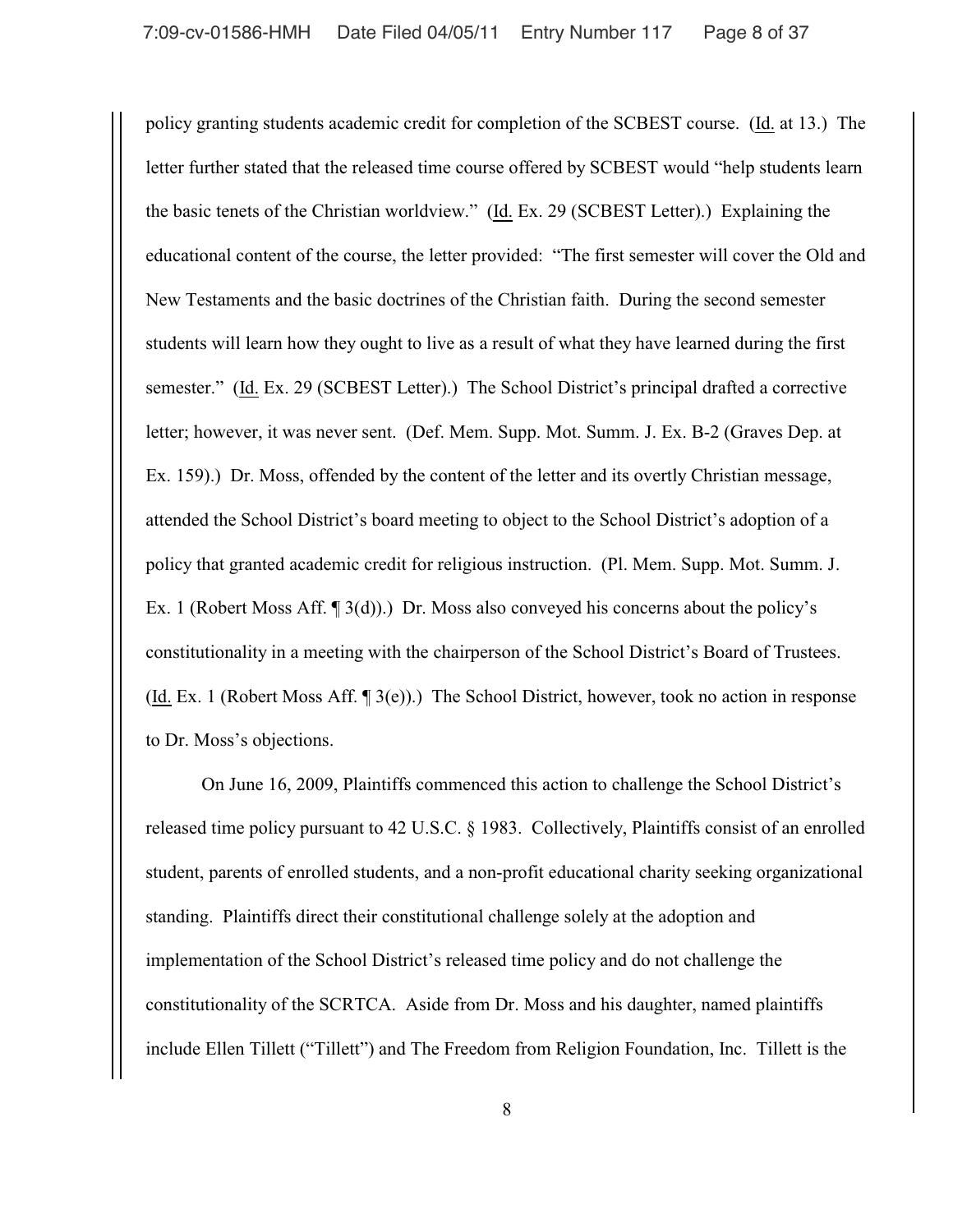mother of a student currently enrolled at Spartanburg High School. (Id. Ex. 3 (Tillett Aff. ¶ 2).) She maintains that by allowing religious instruction, the School District conveys a message of "intolerance and narrow-mindedness" in an academic environment. (Id. ¶ 3.) She further believes that the School District's policy harms students. The Freedom from Religion Foundation is a Wisconsin non-profit educational charity whose mission is to defend the constitutional principle of separation of church and states.

### **II. DISCUSSION OF THE LAW**

#### **A. Summary Judgment Standard**

 Summary judgment is appropriate only "if the movant shows that there is no genuine dispute as to any material fact and that the movant is entitled to judgment as a matter of law." Fed. R. Civ. P. 56(a). In deciding whether a genuine issue of material fact exists, the evidence of the non-moving party is to be believed and all justifiable inferences must be drawn in his favor. See Anderson v. Liberty Lobby, Inc., 477 U.S. 242, 255 (1986). However, "[o]nly disputes over facts that might affect the outcome of the suit under the governing law will properly preclude the entry of summary judgment. Factual disputes that are irrelevant or unnecessary will not be counted." Id. at 248. Further, a litigant "cannot create a genuine issue of material fact through mere speculation or the building of one inference upon another." Beale v. Hardy, 769 F.2d 213, 214 (4th Cir. 1985). "Where the record taken as a whole could not lead a rational trier of fact to find for the non-moving party, disposition by summary judgment is appropriate." Monahan v. County of Chesterfield, 95 F.3d 1263, 1265 (4th Cir. 1996). These principles do not change when, as here, the litigants have filed cross-motions for summary judgment. Rather, the court must review "each motion separately on its own merits to determine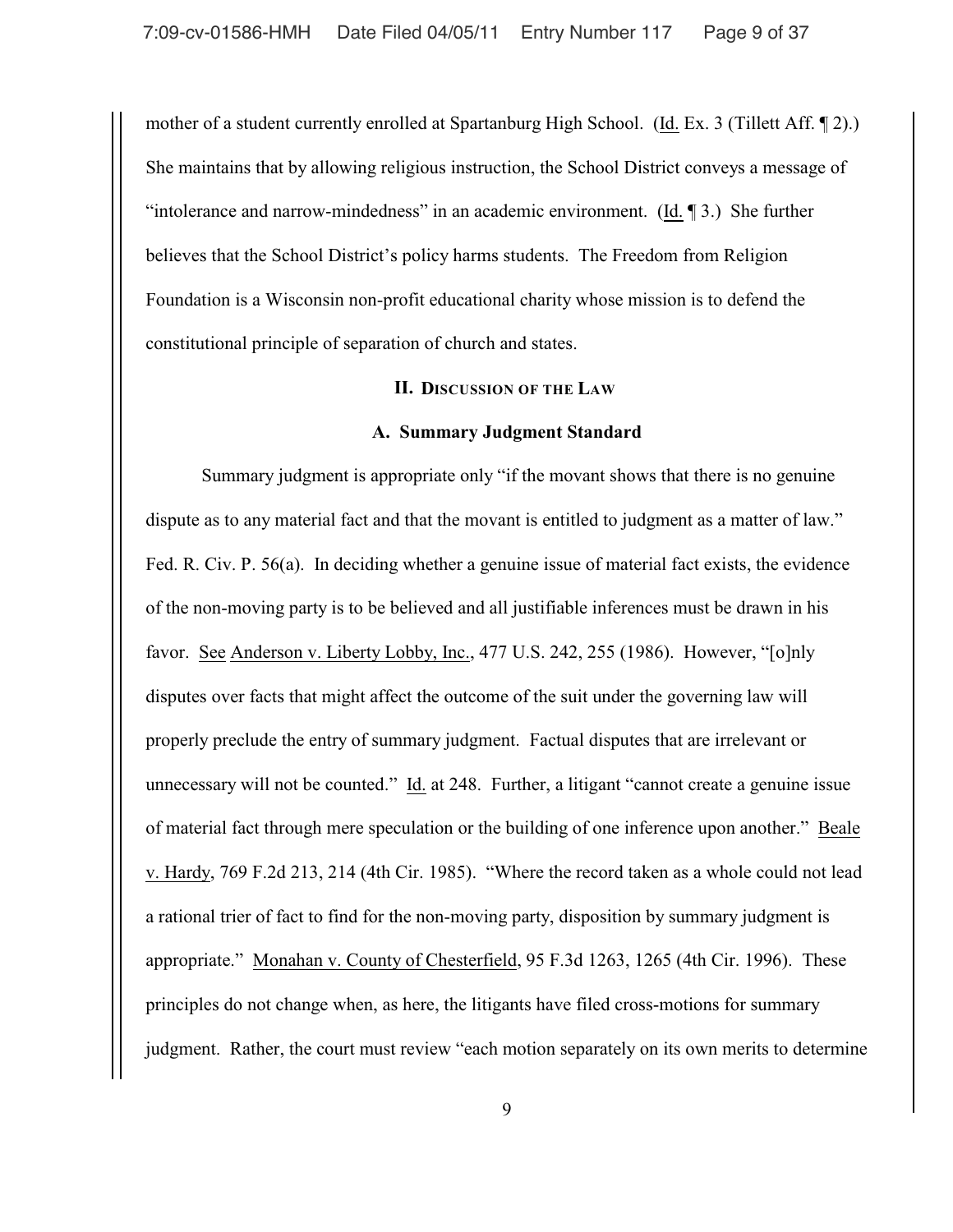whether either of the parties deserves judgment as a matter of law." Rossignol v. Voorhaar, 316 F.3d 516, 523 (4th Cir. 2003) (internal quotation marks omitted).

During the court's hearing on the parties' cross-motions for summary judgment, the parties agreed that the record contained no genuine disputes of material fact and that the sole issues remaining for resolution were legal. (Hr'g Tr. at 2.) Plaintiffs contend that the School District's adoption and implementation of its released time policy cannot withstand constitutional scrutiny because (1) it lacks a predominately secular purpose; (2) its principal effect is to advance religion; and (3) it fosters excessive entanglement with religion. The School District argues that its released time policy is consistent with the Establishment Clause and that many of Plaintiffs' allegations of unconstitutional conduct are insufficient to subject the School District to liability under § 1983. As a threshold issue, the School District challenges Plaintiffs' standing to contest the constitutionality of its released time policy. Because the court's jurisdiction hinges upon whether Plaintiffs have standing, the court addresses the issue of standing first. Bishop v. Bartlett, 575 F.3d 419, 423 (4th Cir. 2009).

#### **B. Standing**

Article III of the Constitution constrains federal courts to resolve only actual cases and controversies. U.S. Const., art. III, § 2, cl. 1. Because of this constitutional limitation, plaintiffs must demonstrate they have standing to adjudicate their claim in federal courts. Steel Co. v. Citizens for a Better Env't, 523 U.S. 83, 102 (1998). A litigant satisfies Article III standing by "show[ing] that the conduct of which he complains has caused him to suffer an 'injury in fact' that a favorable judgment will redress." Elk Grove Unified Sch. Dist. v. Newdow, 542 U.S. 1, 12 (2004). Only injuries that are "concrete and particularized" and "actual or imminent" suffice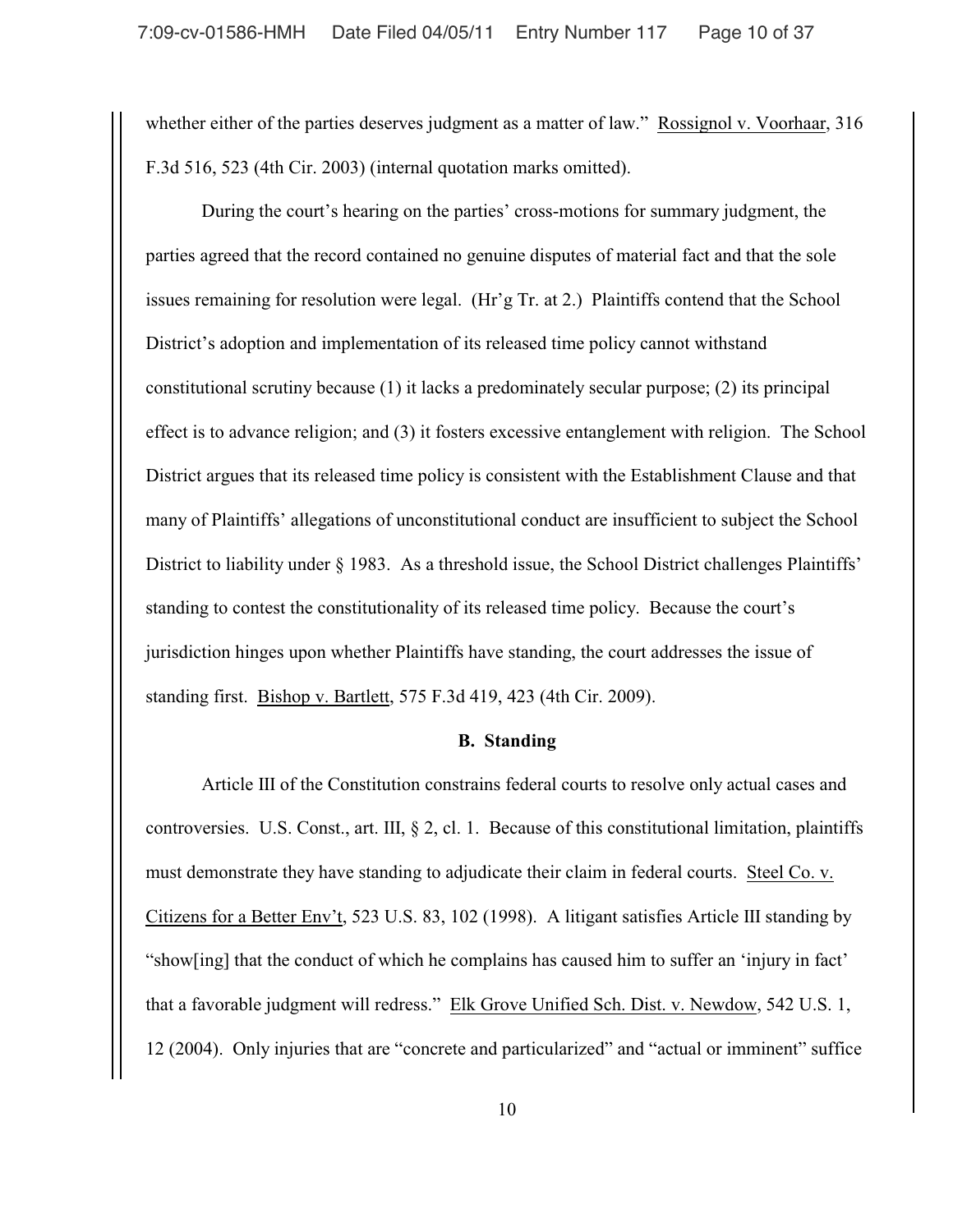to confer standing. Lujan v. Defenders of Wildlife, 504 U.S. 555, 560 (1992). Consequently, an interest shared by the public at large such as an "abstract injury in nonobservance of the constitution" is insufficient to establish Article III standing. Schlesinger v. Reservists Comm. to Stop the War, 418 U.S. 208, 223 n.13 (1974).

The burden to establish standing rests with the party invoking federal court jurisdiction, Long Term Care Partners, LLC v. United States, 516 F.3d 225, 231 (4th Cir. 2008), and whether a party has standing hinges upon the facts at the inception of litigation. See Friends of the Earth, Inc. v. Laidlaw Envtl. Servs., 528 U.S. 167, 180 (2000) ("[W]e have an obligation to assure ourselves that [the plaintiff] had Article III standing at the outset of litigation."). The plaintiff's burden to demonstrate standing is congruent with the plaintiff's burden of proof at different stages in the litigation.<sup>5</sup> Stephens v. County of Albemarle, 524 F.3d 485, 491 (4th Cir. 2008). At the summary judgment stage, therefore, the plaintiff can no longer predicate standing on general factual allegations; rather, the plaintiff must furnish, "by affidavit or other evidence, specific facts, which for purposes of the summary judgment motion will be taken to be true." Lujan, 504 U.S. at 561 (internal quotation marks and citations omitted). The School District contends, as it did in its motion to dismiss, that Plaintiffs have suffered no injury as a consequence of the School District's allegedly unconstitutional released time policy, and therefore, they lack Article III standing. The court disagrees.

 $5$ The court denied the School District's standing challenge at the pleading stage, finding that Plaintiffs' factual allegations were sufficient to survive the School District's motion to dismiss. Moss v. Spartanburg County Sch. Dist. No. 7, 676 F. Supp. 2d 452, 455-58 (D.S.C. 2009).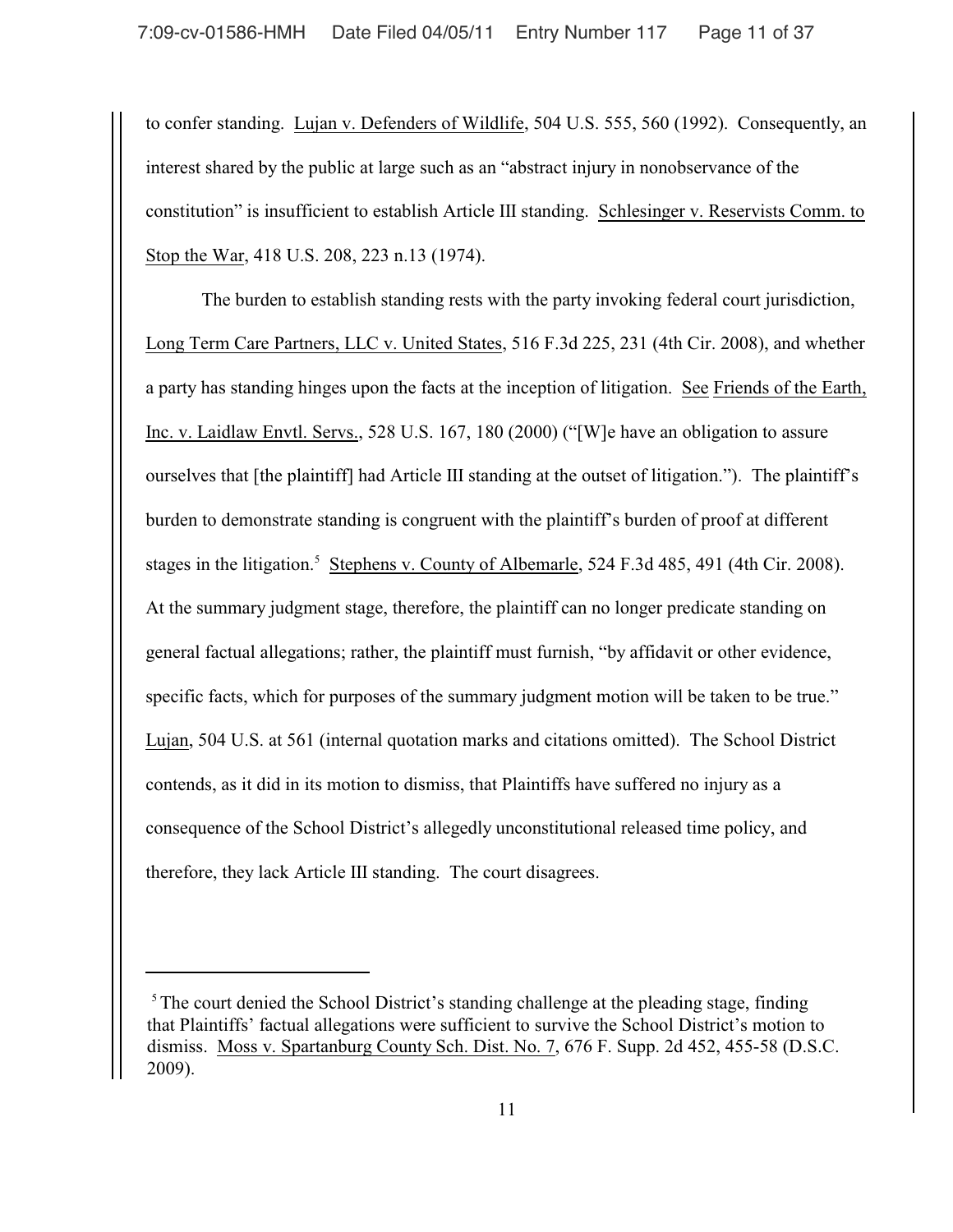In Establishment Clause cases, the injury in fact component of standing presents distinct analytical complexities. See Cooper v. U.S. Postal Serv., 577 F.3d 479, 489-90 (2d Cir. 2009) (observing that "there is uncertainty concerning how to apply the injury in fact requirement in the Establishment Clause context" because the Supreme Court has yet to provide "reliable and handy principles of analysis"). Because Establishment Clause plaintiffs are typically driven by their "spiritual, value-laden beliefs" rather than a physical injury or pecuniary loss, ACLU v. Rabun County Chamber of Commerce, Inc., 698 F.2d 1098, 1102 (11th Cir. 1982), a concrete injury in fact is "particularly elusive." Suhre v. Haywood County, 131 F.3d 1083, 1085 (4th Cir. 1997). Courts, therefore, recognize that an intangible injury such as spiritual harm "may suffice to make an Establishment Clause claim justiciable." Id. at 1086; see also Vasquez v. L.A. County, 487 F.3d 1246, 1252-53 (9th Cir. 2007); Sullivan v. Syracuse Hous. Auth., 962 F.2d 1101, 1108 (2d Cir. 1992). This recognition, however, does not negate a plaintiff's obligation to show a personal and particularized injury as a condition to commencing an Establishment Clause attack in federal court.

In Valley Forge Christian College v. Americans United for Separation of Church & State, 454 U.S. 464 (1982), the seminal case assessing standing for Establishment Clause plaintiffs, the Supreme Court reaffirmed that plaintiffs challenging government conduct under the Establishment Clause must predicate Article III standing on a direct injury. Id. at 485. There, the Secretary of Education conveyed a tract of surplus government property to Valley Forge Christian College, a religious academic institution. Id. at 467-68. Plaintiffs, a nonprofit organization known as Americans United for the Separation of Church and State, challenged the constitutionality of the conveyance under the Establishment Clause. Id. at 469. The named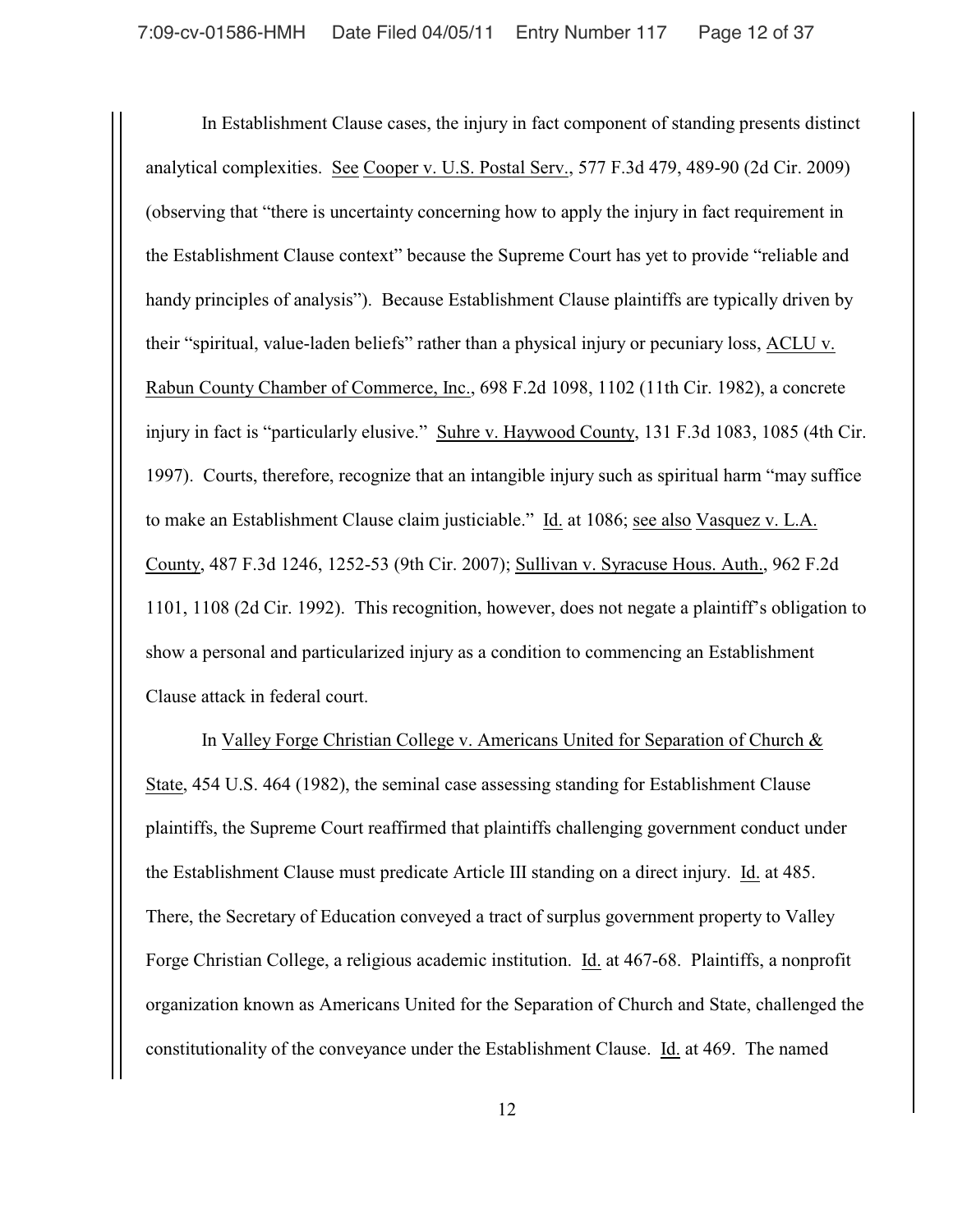plaintiffs resided in Maryland and Virginia, and their organizational headquarters were located in Washington, D.C. Valley Forge, 454 U.S. at 487. The conveyed property was in Pennsylvania, and the plaintiffs discovered the conveyance through a news release. Id. The Court found that the named plaintiffs lacked a personal stake in the challenged conveyance and therefore suffered no direct injury. It explained that a mere "psychological consequence presumably produced by observation of conduct with which one disagrees" is insufficient to confer standing. Id. at 485. Instead, Establishment Clause plaintiffs, like all others, establish standing to adjudicate their claim by demonstrating "personal injury suffered by them *as a consequence* of the alleged constitutional error." Id. In so holding, the Court emphasized that it was not retreating from its precedent that Establishment Clause plaintiffs could predicate standing on an intangible injury such as spiritual or psychological harm. Id. at 486-87 & n.22. Rather, the Court's determination hinged on the fact that the plaintiffs alleged only an abstract constitutional violation, and they failed to show they suffered any personal injury whatsoever. Id.

The School District maintains that Plaintiffs' alleged injuries are akin to the generalized, abstract injury found insufficient to confer standing in Valley Forge, positing that "[t]here is no real difference between the Mosses, Tillet and someone in Wisconsin who reads about a policy she disagrees with in her newspaper and gets upset about it." (Def. Resp. Pl. Mot. Summ. J. at 15.) The School District's argument, however, trivializes the Plaintiffs' alleged injury and fails to recognize fundamental distinctions between Valley Forge and the case at bar. Comprised of an enrolled student and parents of enrolled students, these Plaintiffs constitute a class of individuals distinctly affected by the School District's adoption and implementation of its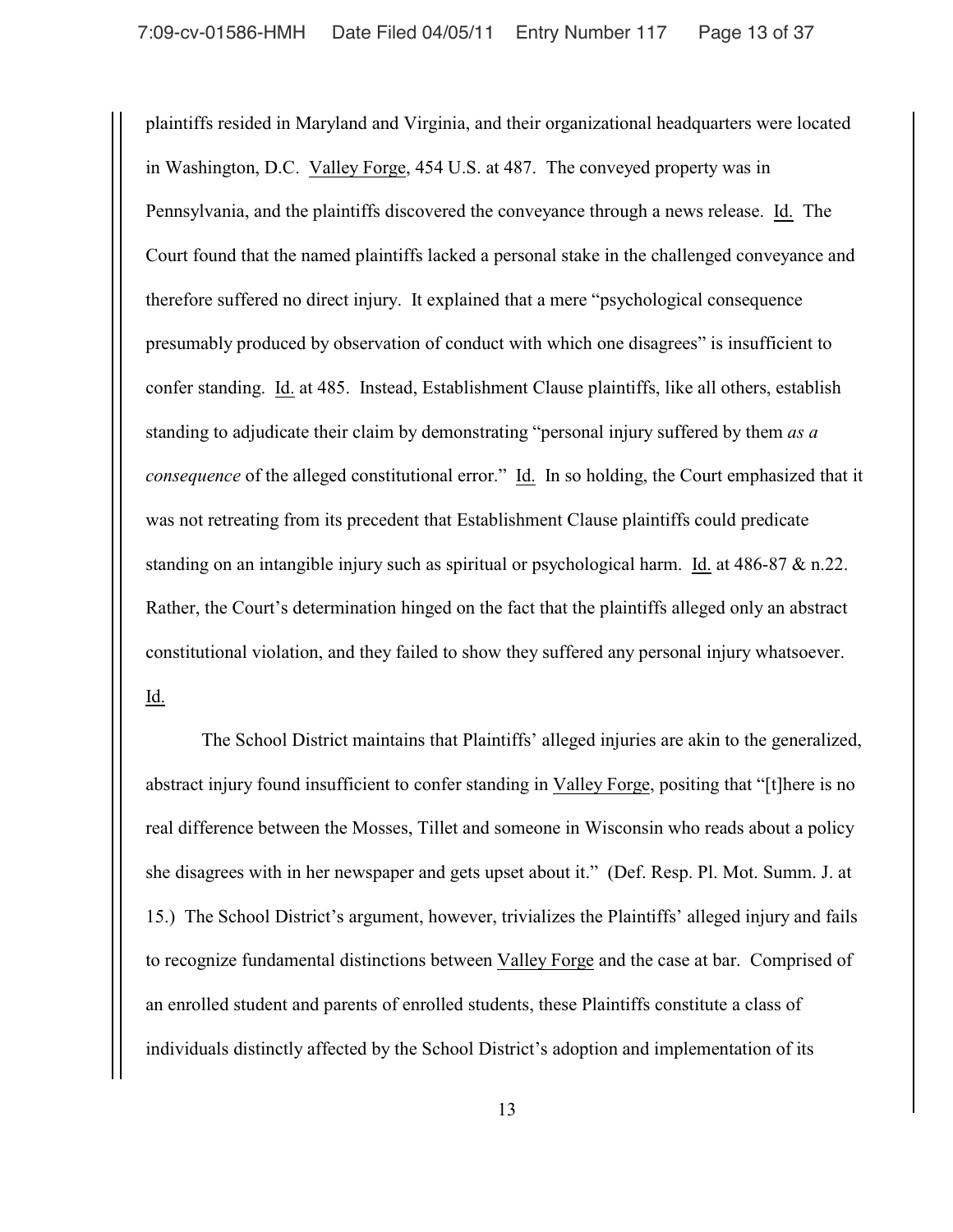released time policy. The Supreme Court has observed that parents and their children have a cognizable interest in receiving a public education that comports with the Establishment Clause. Sch. Dist. of Abington Twp. v. Schempp, 374 U.S. 203, 224 n.9 (1963). Accordingly, the Fifth Circuit has recognized that "students and parents of students attending public schools . . . enjoy a cluster of rights vis-a-vis their schools, and thus are not merely concerned bystanders." Doe v. Sch. Bd. of Ouachita Parish, 274 F.3d 289, 292 (5th Cir. 2001). Unlike the plaintiffs in Valley Forge, Plaintiffs here possess a personal and direct stake in the pending controversy. Melissa Moss, for example, maintains that the School District's released time policy facilitated a pro-Christian environment that made her, as a non-Christian, feel marginalized and ostracized at school. (Pl. Resp. Ex. 4 (Melissa Moss Dep. at  $23-24$ ).)<sup>6</sup> Ellen Tillett, whose son is currently enrolled at Spartanburg High School, avers that the School District's conferral of academic credit for religious instruction impermissibly entangles religion with the essential functions of school and is personally offensive to her because academic credit impacts class rank at Spartanburg High School. (Id. Ex. 8 (Tillett Dep. at 16); Pl. Mem. Supp. Summ. J. Ex. 3 (Tillett Aff. ¶ 4).) Each of the Plaintiffs claims to have suffered emotional harm as a consequence of the School District's adoption and implementation of its released time policy. These intangible, spiritual injuries transcend a mere abstract knowledge of unconstitutional conduct; instead they are paradigmatic of the cognizable injuries that typically suffice to give Establishment Clause plaintiffs standing. As an enrolled student and parents of enrolled students, Plaintiffs have

<sup>&</sup>lt;sup>6</sup> Despite Melissa Moss's graduation from Spartanburg High School during the pendency of this litigation, neither party raises mootness concerns to her continued status as a plaintiff. The court notes, however, that Moss's claim for declaratory relief is moot; however, her claim for nominal damages remains viable. See Mellen v. Bunting, 327 F.3d 355, 364-65 (4th Cir. 2003).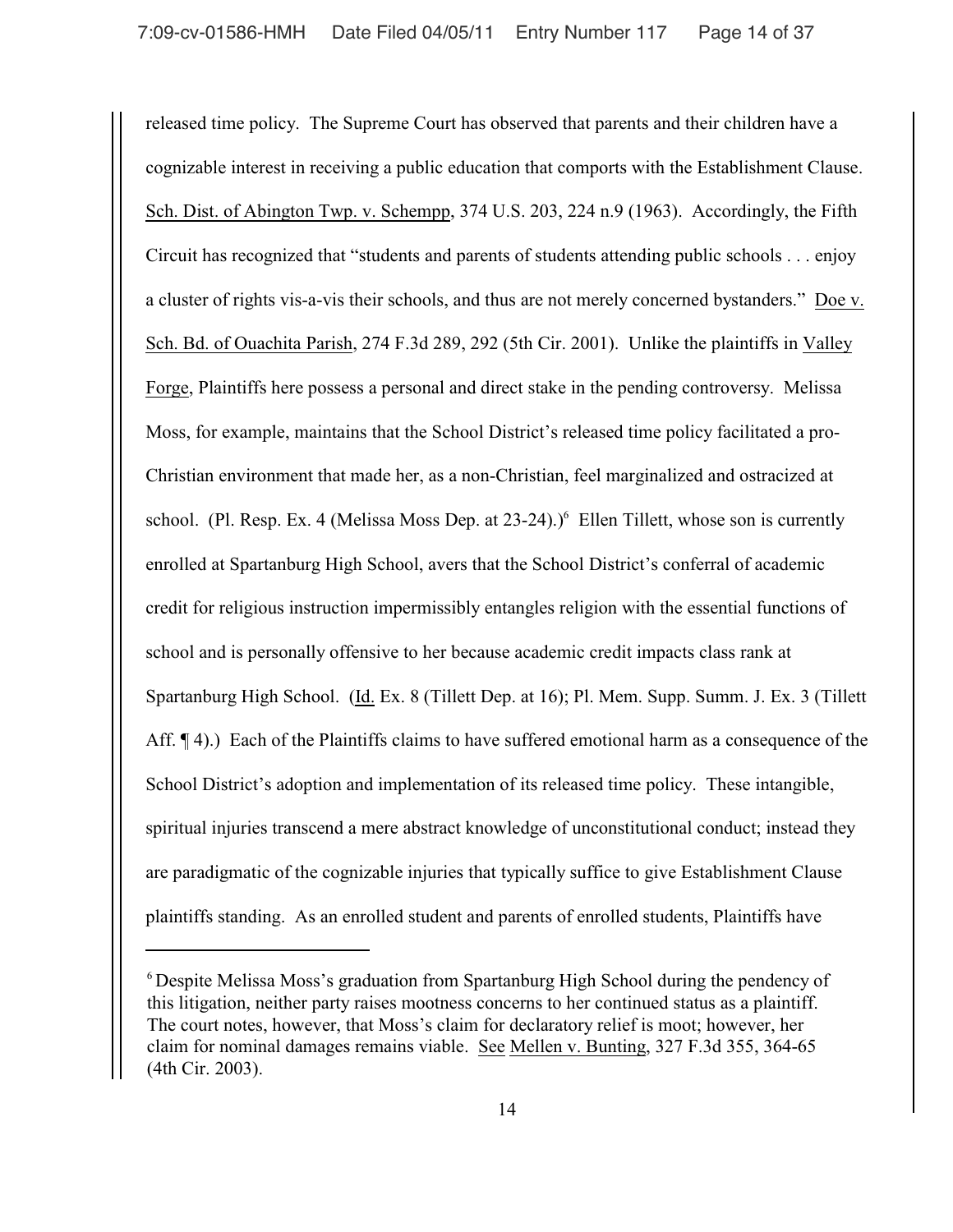shown they have a vested "spiritual stake in First Amendment values sufficient to give standing" to contest the School District's released time policy. Ass'n of Data Processing Serv. Orgs. v. Camp, 397 U.S. 150, 154 (1970).<sup>7</sup>

The court's conclusion that these Plaintiffs have standing finds strong support in the Supreme Court's Establishment Clause jurisprudence where standing was addressed in passing. In School District of Abington Township v. Schempp, 374 U.S. 203 (1963), for example, school children and their parents challenged the constitutionality of Biblical readings in public school. Despite the fact that participation in the Biblical readings was voluntary, the Court noted that the plaintiffs had standing because, as students, they were "directly affected by the laws and practices against which their complaints were directed." Id. at 207, 224 n.9; see also Suhre, 131 F.3d at 1087 ("The Supreme Court identified the proximity of the plaintiffs to the conduct they challenged as a critical factual distinction between the school children in Schempp and the plaintiffs in Valley Forge."). Significantly, the Supreme Court has also found that parents of children enrolled at a public school have standing to challenge a school's voluntary released time program under the Establishment Clause. See Zorach v. Clauson, 343 U.S. 306, 309 & n.4 (1952) ("No problem of this Court's jurisdiction is posed in this case since . . . appellants here are parents of children currently attending schools subject to the released time program."); see also H.S. v. Huntington County Cmty. Sch. Corp., 616 F. Supp. 2d 863, 869-73 (N.D. Ind. 2009) (relying, in part, on Zorach to find that plaintiffs had standing to challenge a released time

 $\alpha$ <sup>7</sup> Because the court concludes that the individual named plaintiffs have standing to challenge the School District's released time policy, the court need not address whether the FFRF possesses organizational standing. See Watt v. Energy Action Educ. Found., 454 U.S. 151, 160 (1981).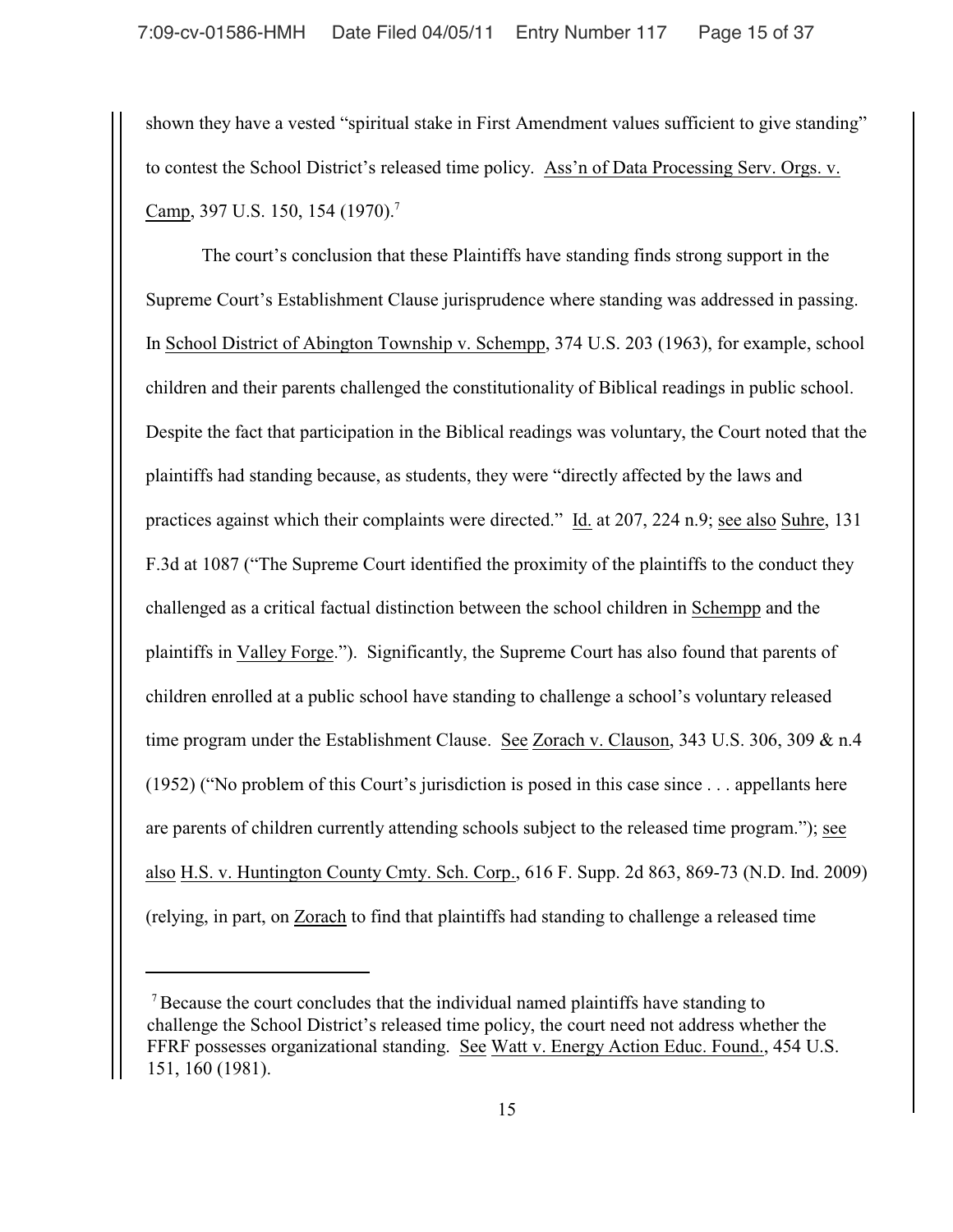program). While the Supreme Court has continued to clarify and refine standing doctrine since Schempp and Zorach, these cases bolster the court's conclusion that Plaintiffs have carried their burden in establishing Article III standing. Having resolved the antecedent issue of standing in favor of Plaintiffs, the court next addresses the School District's contention that Plaintiffs' allegations of unconstitutional conduct are insufficient to subject the School District to liability under § 1983.

#### **C. § 1983 Liability**

Local municipal bodies are subject to § 1983 liability only for constitutional deprivations for which they are directly responsible. City of St. Louis v. Praprotnik, 485 U.S. 112, 123 (1998). As a local governing body, therefore, the School District can be sued under § 1983 only for unconstitutional conduct that flows from the implementation or execution of "a policy statement, ordinance, regulation, or decision officially adopted and promulgated by that body's officers" as well as "deprivations visited pursuant to governmental custom even though such a custom has not received formal approval through the body's official decisionmaking channels." Monell v. Dep't of Soc. Servs., 436 U.S. 658, 690-91 (1978) (internal quotation marks omitted). A government entity may be liable for a single decision or constitutional violation when "the decisionmaker . . . possess[es] final authority to establish municipal policy with respect to the action ordered." Love-Lane v. Martin, 355 F.3d 766, 782 (4th Cir. 2004) (internal quotation marks omitted). To hold the School District liable for Plaintiffs' Establishment Clause claim, therefore, Plaintiffs' allegations of unconstitutional conduct must be tethered to an official policy or custom that the School District or its policymakers "officially sanctioned or ordered." <u>Id.</u>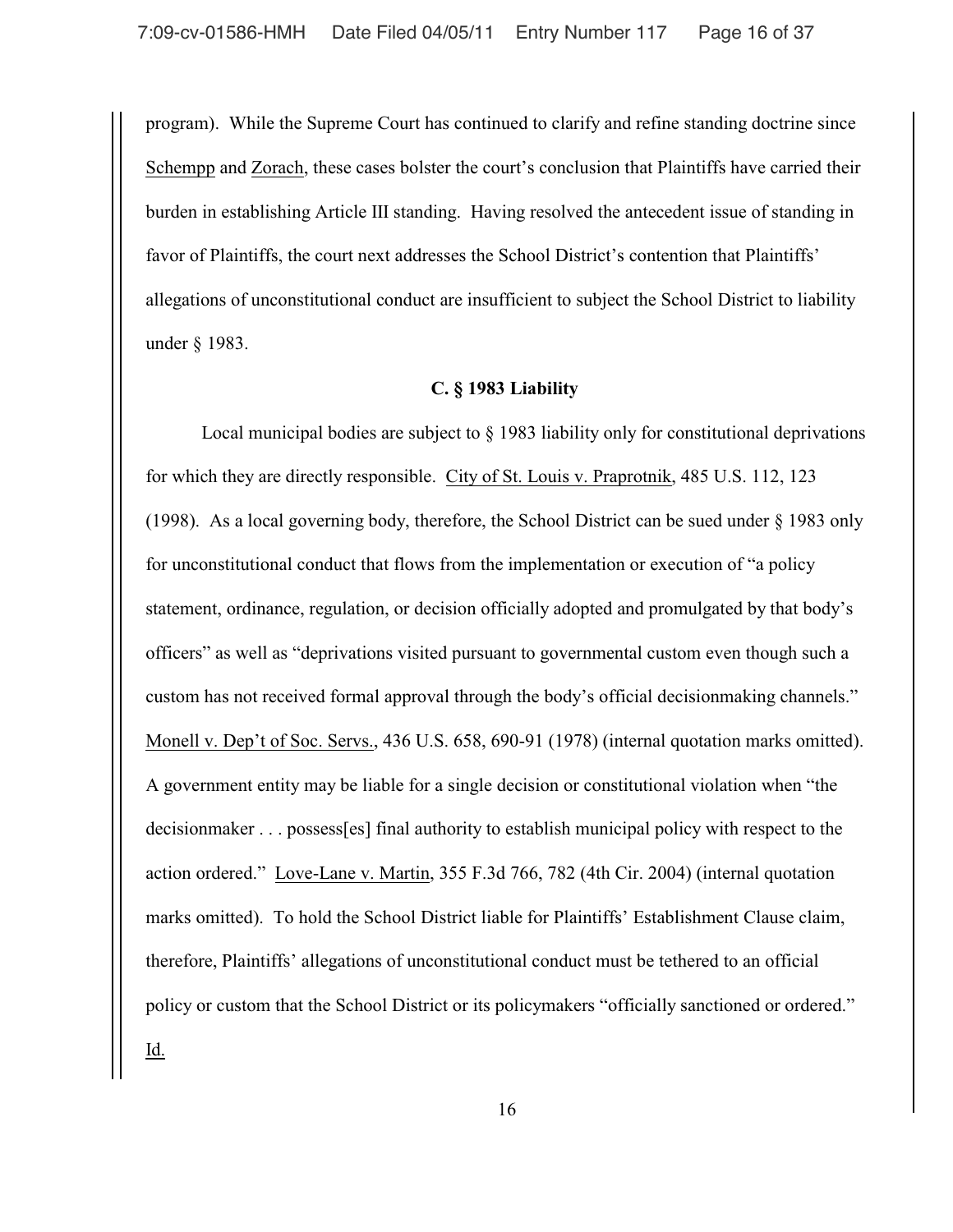Plaintiffs' contention that the conferral of academic credit for religious instruction has the principal effect of advancing religion is directed at the implementation of the released time policy promulgated by the School District, and therefore, the School District can be liable under § 1983 for this alleged constitutional violation. Many of Plaintiffs' allegations of unconstitutional cooperation and aid between the School District and SCBEST, however, are unattributable to school officials or cannot be reasonably connected to an official School District policy or custom. As evidence of improper cooperation between the School District and SCBEST, Plaintiffs rely upon (1) a letter penned by an SCBEST official to the chairman of the School District's Board of Trustees explaining how religious instruction improves the lives of children; (2) a draft released time policy SCBEST provided to the School District; (3) remarks made by a School District official at a Board of Trustees meeting publicly thanking SCBEST for the contribution it was making; and (4) the School District's policy of retaining forms for students to request released time instruction in the guidance counselor's office. (Pl. Mem. Supp. Summ. J. at 22.)

The School District cannot be held legally responsible for unilateral acts taken by SCBEST representatives, and consequently, Plaintiffs' allegations of unconstitutional cooperation premised upon the actions of SCBEST employees fail to expose the School District to § 1983 liability. See Kentucky v. Graham, 473 U.S. 159, 166 (1985) (explaining that "a governmental entity is liable under § 1983 only when the entity itself is a moving force behind the deprivation") (internal quotation marks omitted). Moreover, Plaintiffs have failed to show that the stray remarks of a school official who publicly thanked SCBEST representatives during a board meeting were officially ratified or ordered by an official with decisionmaking authority.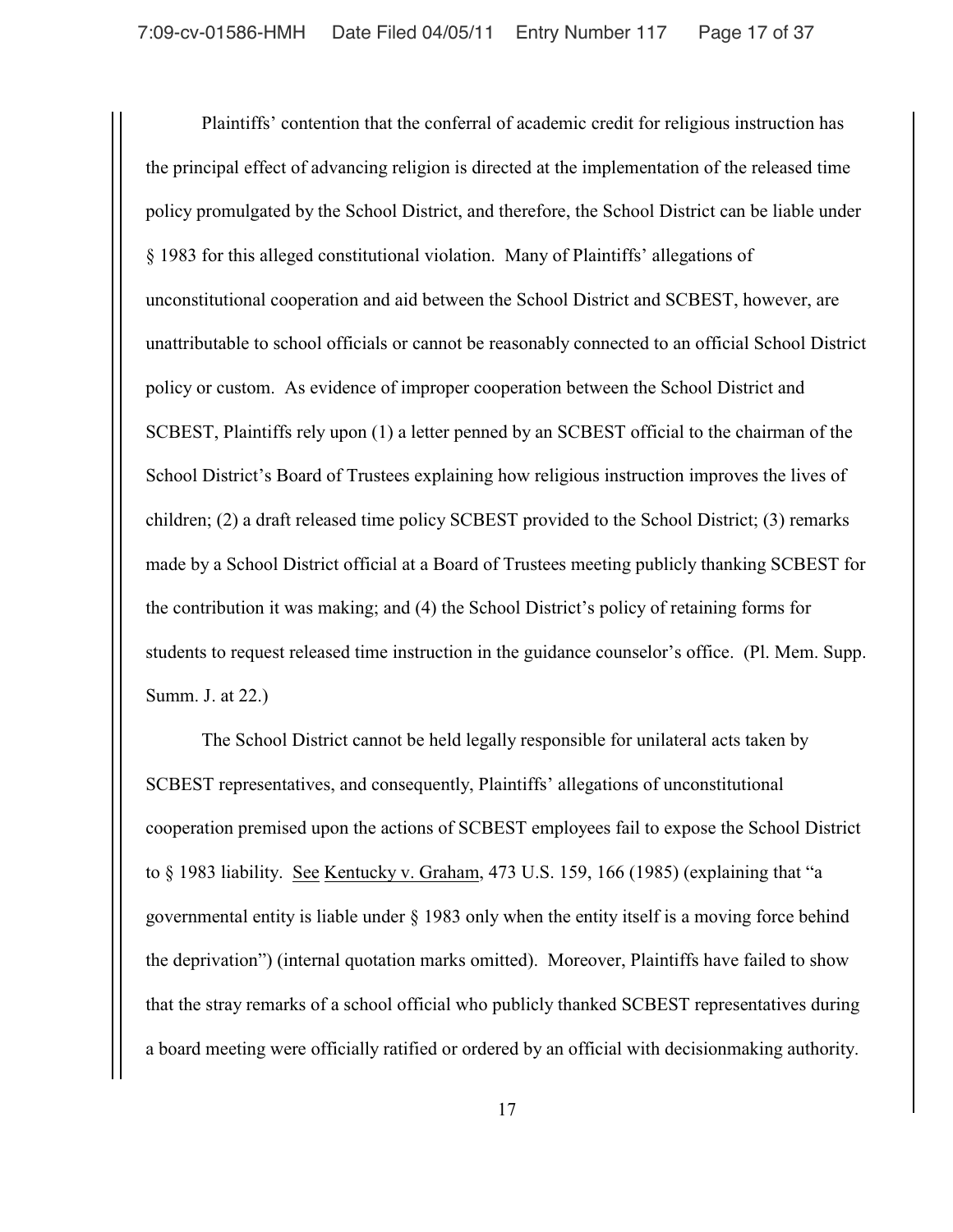Given that this alleged violation is not directed at a policy or custom promulgated by the School District or any of its decisionmakers, the School District cannot be liable for the school official's isolated remarks. The court finds, however, that Plaintiffs' allegation that the School District's retention of released time permission forms on school property infringes the Establishment Clause is an allegation for which the School District may potentially be liable. John Wolfe, the Director of Guidance at Spartanburg High School, averred that the released time application forms are customarily kept in the School District's Guidance Office. (Pl. Mem. Supp. Summ. J. Ex. 13 (Wolfe Dep. at 9).) This alleged violation derives directly from the execution of Plaintiffs' released time policy, and as such, it is a potential violation for which the School District may be held liable under § 1983.

Plaintiffs also claim that the School District impermissibly provided improper aid to SCBEST. As with their allegations of unconstitutional cooperation, Plaintiffs must identify some overt policy or custom mandating or authorizing the violations they complain of for the School District to be held liable under § 1983. Plaintiffs claim that the School District provided improper aid to SCBEST by (1) allowing SCBEST to make presentations in classrooms; (2) providing SCBEST the names and addresses of its incoming students and not correcting SCBEST's erroneous letter; (3) permitting SCBEST to maintain a table at PTO open houses; and (4) enforcing discipline for students' misbehavior at SCBEST. (Pl. Mem. Supp. Summ. J. at 21-22.) Plaintiffs concede that the School District had no overt policy addressing classroom presentations or discipline for misbehavior during released time classes. (Id. at 14.) Nevertheless, the School District may still be liable if the court can identify a custom or policymaker with the authority to officially approve of the conduct forming the basis of the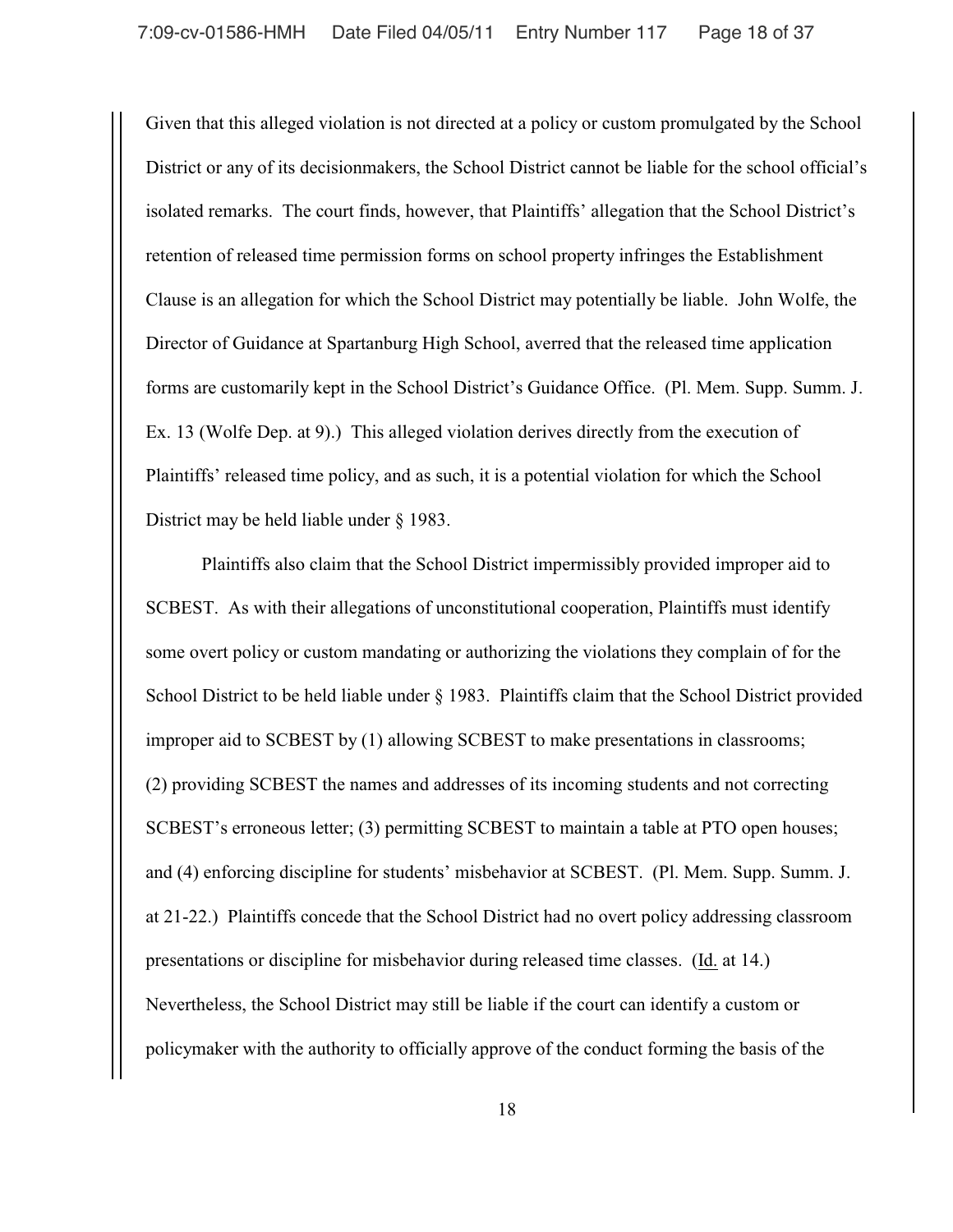alleged violation. Plaintiffs introduced evidence showing that School District officials were apprised of and did not object to SCBEST teachers performing promotional visits in classrooms on school property. For example, Drew Martin, the Executive Director of SCBEST, stated during his deposition that school officials met and discussed SCBEST's promotional visits on school property, and according to Martin, the impression he received from meeting was that SCBEST could continue to perform promotional visits. (Id. at 12; Ex. 5 (Martin Dep. at 115).) School officials' ratification of SCBEST's promotional visits is sufficient to potentially subject the School District to § 1983 liability. Plaintiffs have also shown that school officials approved of SCBEST's presence at PTO open houses. Rodney Graves, the principal of Spartanburg High School, averred that school officials approved SCBEST's request to maintain at table at PTO open houses. (Id. Ex. 32 (Graves Dep. at 116).) The court finds, therefore, that the School District may be liable under § 1983 for this alleged violation as well.

Plaintiffs, however, failed to show that two instances in which School District employees administered discipline for student misbehavior was sanctioned or ordered by a School District official with final authority or otherwise establish that the School District had adopted a custom of administering discipline for misbehavior during released time instruction. Plaintiffs further failed to connect the giving of addresses or the School District's failure to correct SCBEST's erroneous February 2007 letter with any overt policy adopted by the School District or otherwise identify any decisionmaker who authorized such conduct. Plaintiffs, therefore, did not carry their burden in establishing that the School District could be subject to § 1983 liability for these alleged violations.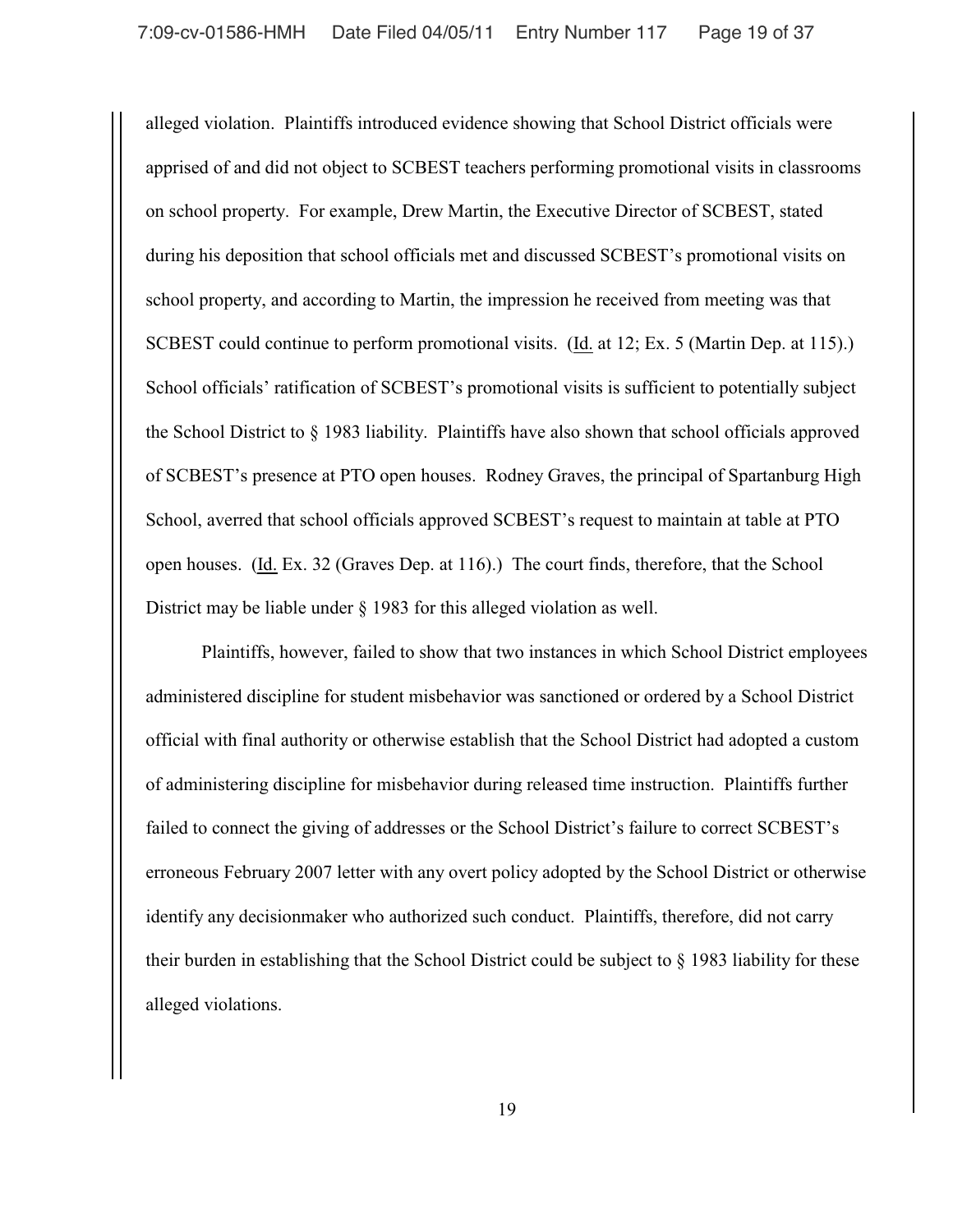Based on the foregoing, the court finds that the School District can be subject to § 1983 liability only for Plaintiffs' alleged violations pertaining to the retention of released time permission forms on school property, allowing SCBEST to maintain a table at PTO open houses, and allowing SCBEST to perform promotional visits in classrooms. After determining the allegations for which the School District may potentially be held liable under § 1983, the court addresses the merits of Plaintiffs' claims. 8

## **D. Merits of Constitutional Challenge**

The Establishment Clause of the First Amendment provides that "Congress shall make no law respecting an establishment of religion." U.S. Const. amend I.<sup>9</sup> Although the Establishment Clause may have originally been "intended to erect a wall of separation between Church and State," Everson, 330 at 16 (internal quotation marks omitted), the Supreme Court has long recognized that not all government entanglement with religion is unconstitutional. Indeed, Establishment Clause jurisprudence instructs that the First Amendment "does not compel the government to purge from the public sphere all that in any way partakes of the religious." Van Orden v. Perry, 545 U.S. 677, 699 (2005) (Breyer, J., concurring). Although certain "[i]nteraction between church and state is inevitable," Agostini v. Felton, 521 U.S. 203, 233 (1997), courts have "been particularly vigilant in monitoring compliance with the Establishment Clause" in the context of public education because schools infuse values and

<sup>&</sup>lt;sup>8</sup> As set forth in Part D of this Order, none of Plaintiffs' allegations, even those that Plaintiffs have failed to connect to an official policy or custom, infringe the Establishment Clause.

 $\degree$ The Establishment Clause has been incorporated to apply to the states by the Fourteenth Amendment. Everson v. Bd. of Educ., 330 U.S. 1, 8 (1947).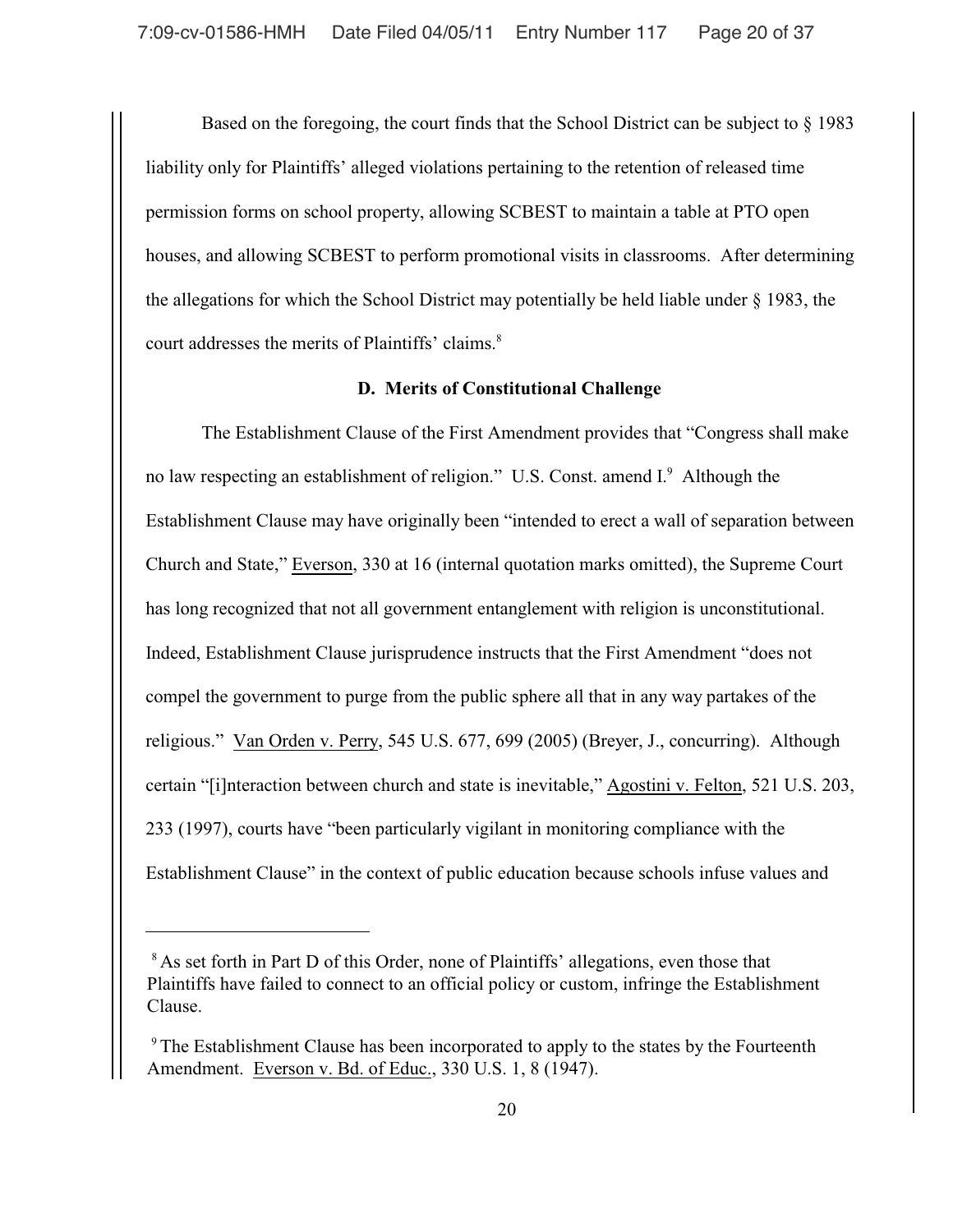ideas in the minds of impressionable children. Edwards v. Aguillard, 482 U.S. 578, 583-84 (1987).

To ascertain whether the School District's released time program impinges the Establishment Clause, the court must examine both the purpose and effect of the challenged government conduct. Glassman v. Arlington County, 628 F.3d 140, 146 (4th Cir. 2010). While the Supreme Court has articulated various analytical approaches to determine whether government action infringes the Establishment Clause, the Fourth Circuit has adhered to the tripartite analytical framework enunciated in Lemon v. Kurtzman, 403 U.S. 602, 612-13 (1971). See Mellen, 327 F.3d at 370. Employing the Lemon test, the court must consider the School District's released time policy against the following criteria: (1) the challenged government action must have a secular purpose; (2) its principal or primary effect must neither advance nor inhibit religion; and (3) it must not foster excessive government entanglement with religion. Lemon, 403 at 612-13. If the court finds that the released time program violates any of Lemon's three prongs, it must invalidate the challenged government action as unconstitutional. Koenick v. Felton, 190 F.3d 259, 265 (4th Cir. 1999).

Prior to its adoption of the Lemon framework, the Supreme Court has examined the constitutionality of released time programs in public schools on two occasions. In McCollum v. Board of Education, 333 U.S. 203 (1948), the Court invalidated a public school's released time policy. There, the school district's challenged policy permitted teachers, who were hired by a private religious organization, to provide religious instruction to students with parental consent. Id. 207-08. Although the school district did not hire the religious instructors, they were nevertheless subject to the approval and supervision of the school district's superintendent. Id.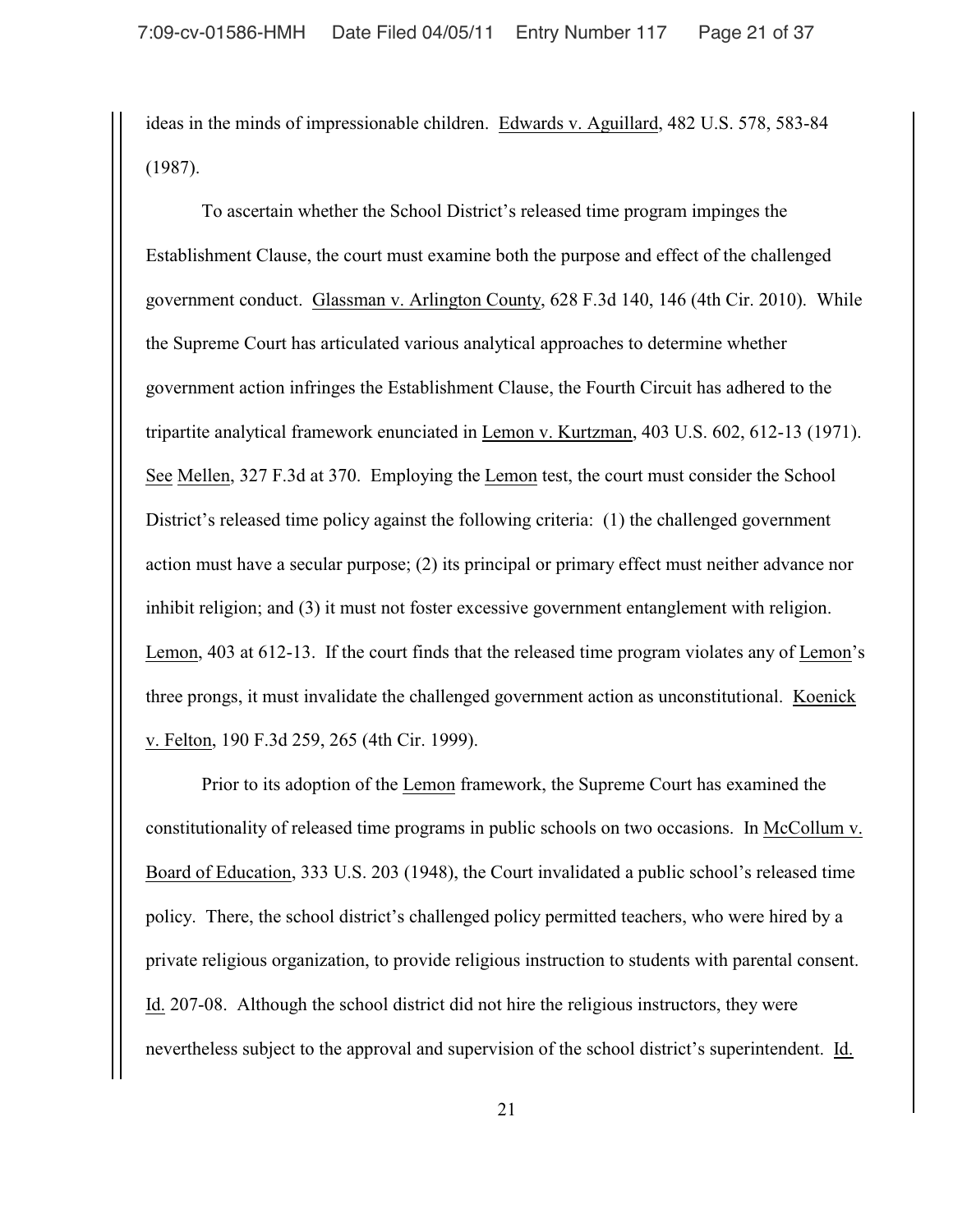at 208. Pursuant to the school district's policy, religious instruction was administered once each week. Id. at 207-08. The classes were held in the students' regular classrooms, and those students who did not partake in the released time education were required to leave the classroom and pursue the school's secular curriculum in an alternative room. Id. at 209. Striking down the school's released time policy, the Court stated that "public school buildings used for the dissemination of religious doctrines" coupled with the "close cooperation" between school officials and devout religious organizations in the promotion of religious education constituted an impermissible integration of church and state. Id. at 209, 212.

Four years later, in Zorach v. Clauson, 343 U.S. 306 (1952), the Supreme Court assessed the constitutionality of a New York City public school released time policy. There, the challenged policy allowed students to be released during the academic day to receive off-campus religion instruction. Id. at 308. Students who did not participate in the off-campus religious instruction remained at school and pursued their secular curriculum. Id. The religious organizations relayed weekly reports to the public school, noting the children who were released but did not report to the class. Id. Upholding the constitutionality of New York City's released time policy, the Supreme Court expressly observed that the absence of religious instruction in public school classrooms as a significant distinction between the released time policy struck down in McCollum and the one upheld in Zorach. Id. at 315. Unlike a policy that brings overtly religious exercise onto the property of a public school, one that merely "encourages religious instruction or cooperates with religious authorities by adjusting the schedule of public events to sectarian needs" does not violate the Establishment Clause. Zorach, 343 U.S. at 314. The Establishment Clause, the Court observed, poses no obstacle to a school's desire to craft a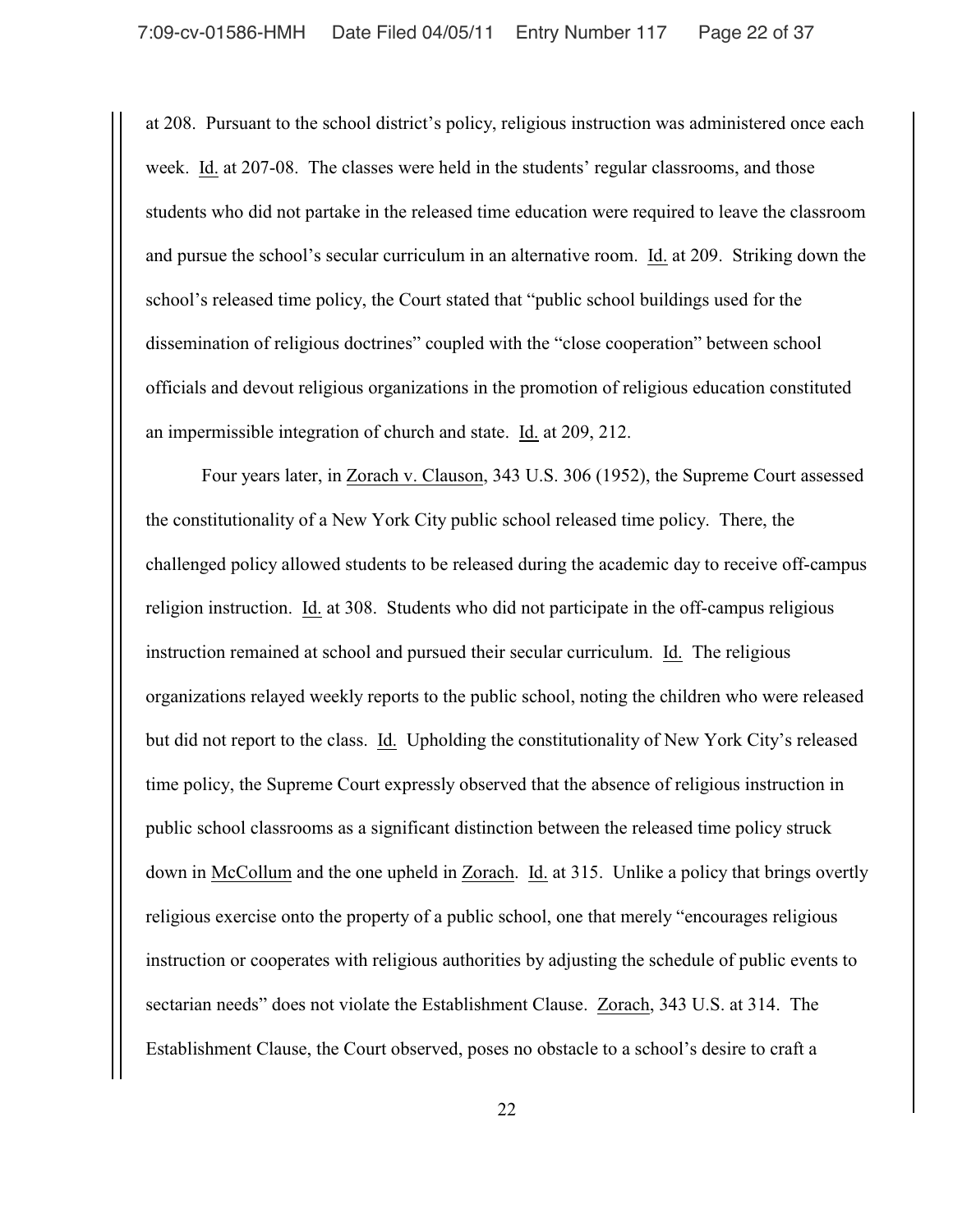neutral policy that does nothing more than suspend secular education for those students "who want to repair to their religious sanctuary for worship or instruction." Id.

Despite the Supreme Court's subsequent adoption of the Lemon framework, the Fourth Circuit has reaffirmed McCollum and Zorach's primacy as controlling precedent. Smith v. Smith, 523 F.2d 121, 123 (4th Cir. 1975). The parties agree, however, that the specific constitutional question presented in this case whether a public school's bestowal of academic credit for off-campus religious instruction infringes the Establishment Clause has not been subjected to judicial review in the wake of McCollum and Zorach. It is, therefore, incumbent upon the court to determine whether the School District, through the adoption and implementation of its released time policy, has infringed the Establishment Clause.

## **1. Purpose**

Under Lemon's first prong, government conduct must have a secular purpose to withstand constitutional scrutiny. The government's purpose is determined from the perspective of an "objective observer" who is knowledgeable of the history and implementation of the challenged government conduct. McCreary County v. ACLU, 545 U.S. 844, 862 (2005). Application of the secular purpose test requires the court to inquire "whether government's actual purpose is to endorse or disapprove of religion." Wallace v. Jaffree, 472 U.S. 38, 56 (1985) (internal quotation marks omitted). Governmental action infringes the Establishment Clause when it is motivated by religion in general or upon the "advancement of a particular religious belief." Edwards, 482 U.S. at 585. This prong poses a "fairly low hurdle" for the government and is satisfied by finding a "plausible secular purpose" attributed to the government action. Ehlers-Renzi v. Connelly Sch. of the Holy Child, Inc., 224 F.3d 283, 287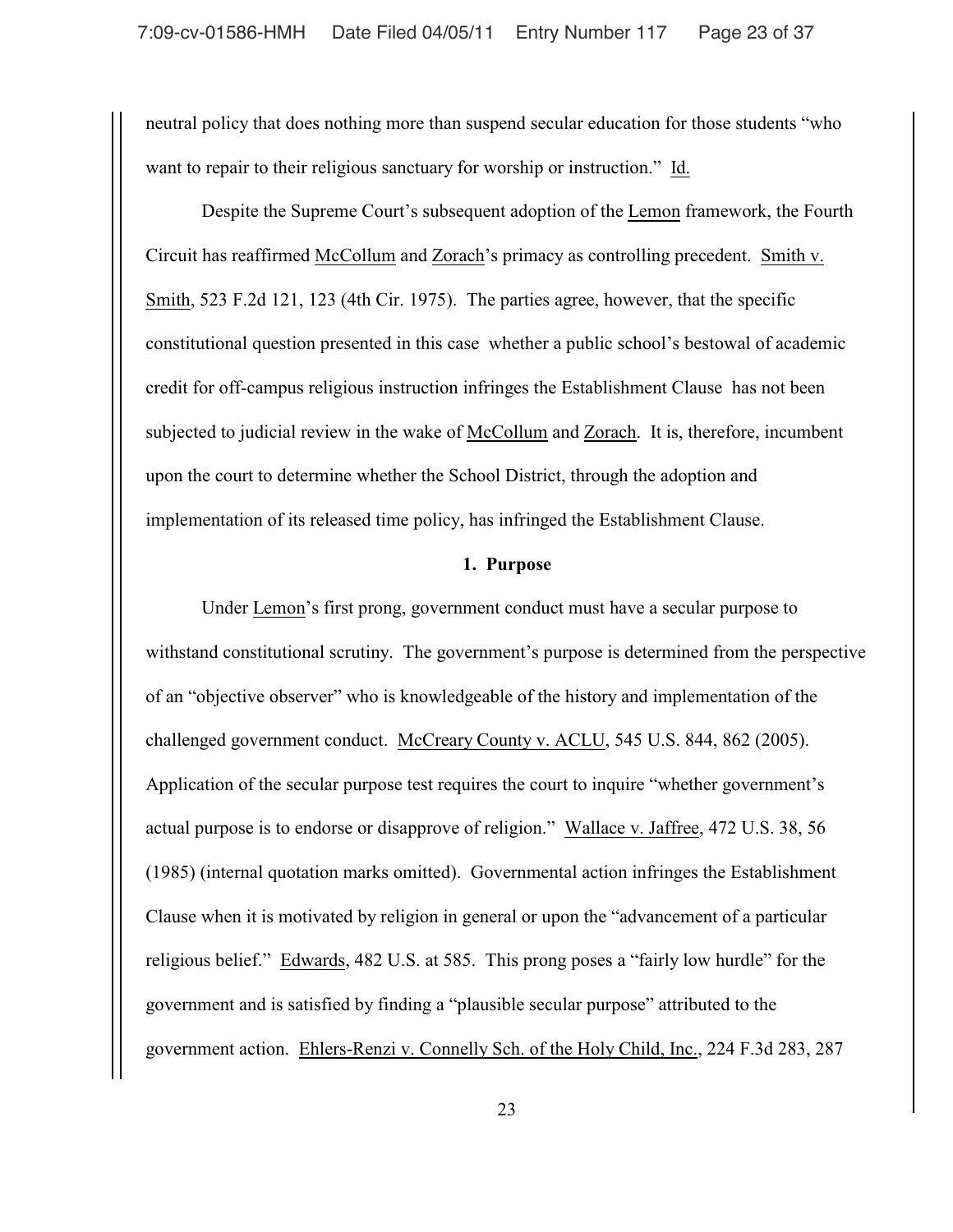(4th Cir. 2000); see also Wallace, 472 U.S. at 74 (O'Connor, J., concurring) ("[I]nquiry into the purpose of the legislature . . . should be deferential and limited."). The government's purpose, moreover, need not be "exclusively secular," Brown v. Gilmore, 258 F.3d 265, 276 (4th Cir. 2001), but the court will not accept a secular purpose that is an "apparent sham" or one that is secondary to a predominately religious purpose. McCreary County, 545 U.S. at 865.<sup>10</sup>

The School District's stated purpose for adopting its released time policy is to accommodate parents' and students' desire to receive religious instruction. (Def. Mem. Supp. Mot. Summ. J. at 19.) It is undisputed that accommodation of religion constitutes a legitimate secular purpose, Brown, 258 F.3d at 276, and courts have generally accepted accommodation of religion as a plausible purpose for released time education. Smith, 523 F.2d at 125; see also Lanner v. Wimmer, 662 F.2d 1349, 1357 (10th Cir. 1981). Nevertheless, Plaintiffs suggest that

 $10$  Citing Wallace v. Jaffree, the Fourth Circuit has stated in cases preceding McCreary County that Lemon's first prong is violated only when the challenged governmental action is "entirely motivated by a purpose to advance religion." See, e.g., Lambeth v. Bd. of Comm'rs of Davidson County, 407 F.3d 266, 270 (4th Cir. 2005); Mellon v. Bunting, 327 F.3d 355, 372 (4th Cir. 2003). In McCreary County, however, the Supreme Court expressed manifest disapproval of according Wallace such a sweeping application, explaining that the government infringes the Establishment Clause by acting "with the ostensible and predominate purpose of advancing religion." McCreary County, 545 U.S. at 860, 864-65. Since McCreary County, the Fourth Circuit has not reexamined the precise standard to determine whether an asserted government purpose contravenes Lemon's first prong. District courts within the Fourth Circuit, however, have continued to cite the "entirely motivated" standard as viable. See, e.g., Gray v. Johnson, 436 F. Supp. 2d 795, 800 (W.D. Va. 2006); Summers v. Adams, C/A No. 3:08-2265-CMC, 2008 WL 5401537, at \*12 (D.S.C. Dec. 23, 2008). Other courts, however, have instructed that the correct inquiry following McCreary County focuses upon whether the predominate purpose underlying the challenged governmental action is secular. See, e.g., ACLU v. DeWeese, 633 F.3d 424 (6th Cir. 2011) (denominating Lemon's first prong as the "predominate purpose test" in the wake of McCreary County); Trunk v. City of San Diego, 629 F.3d 1099, 1108 (9th Cir. 2011). However, because Plaintiffs have failed to show that the School District's predominate purpose was to advance religion, it follows that they cannot carry their burden under either the predominate purpose or exclusively motivated standards.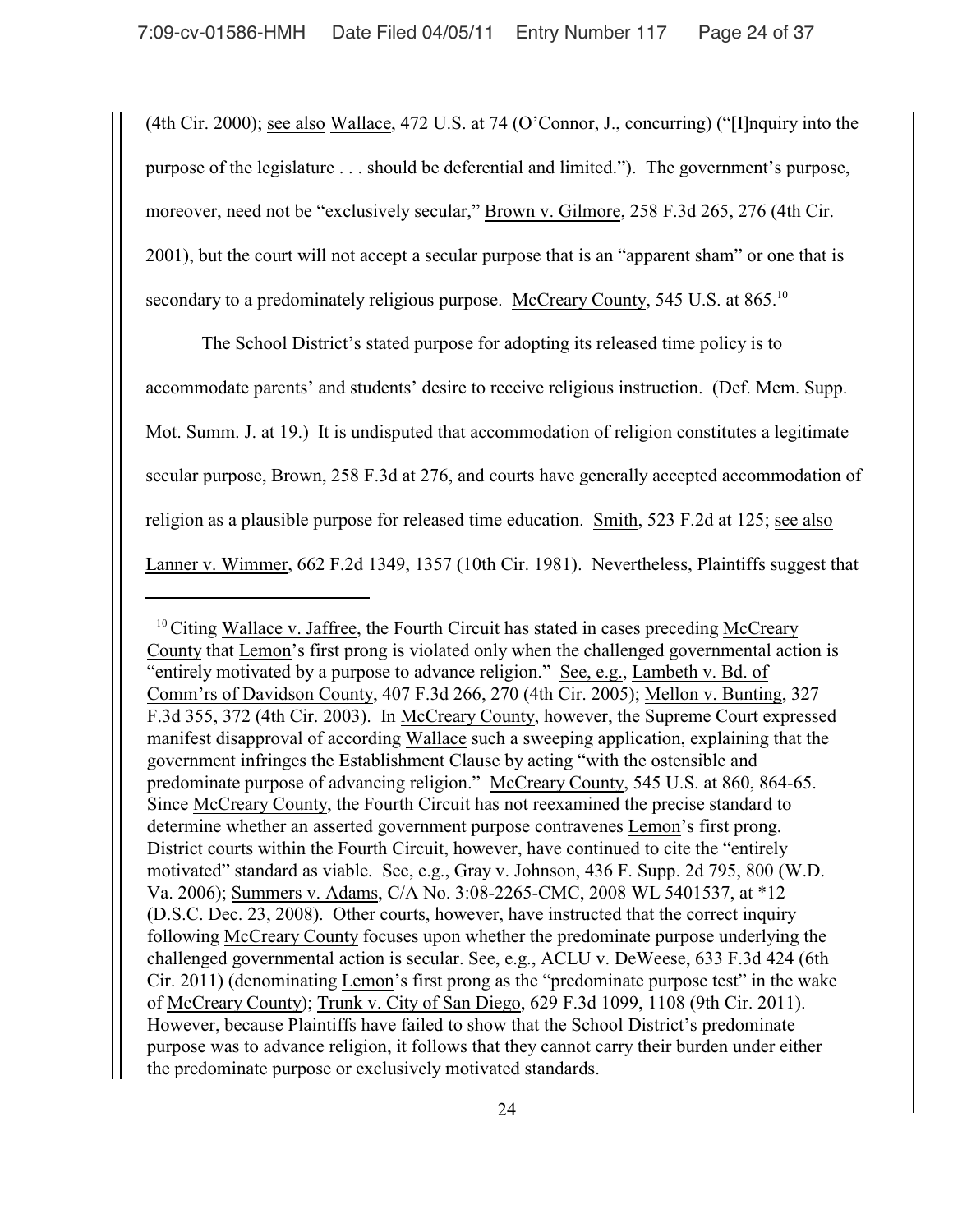the School District's articulated purpose is disingenuous and claim that its actual purpose is to impermissibly endorse Christianity. (Pl. Mem. Supp. Summ. J. at 24-26.) Given the deference with which courts review the government's purpose underlying a challenged action, Plaintiffs shoulder a heavy burden in demonstrating that the School District harbored an impermissible religious motive. Indeed, the Supreme Court has found Lemon's purpose prong fatal to the constitutionality of challenged governmental action only when "openly available data supported a common sense conclusion that a religious objective permeated the government's action." McCreary County, 545 U.S. at 863.

Presented with this formidable burden, Plaintiffs principally rely upon the evolution of the policy as indicia of the School District's predominately religious purpose. Specifically, Plaintiffs point to the School District's decision to amend the policy's language providing that it would "award" academic credit to state that it would "accept" credit for released time instruction. (Pl. Mem. Supp. Summ. J. at 30-31.) The uncontroverted effect of this textual alteration meant that the School District would award academic credit only for a course completed and transferred from an accredited school. (Id. at 30.) By requiring released time credits be transferred from an accredited school, Plaintiffs contend that the School District's policy effectively forecloses non-Christian students from receiving academic credit for religious instruction because five of the six accredited private high schools in Spartanburg County are Christian schools, and therefore, non-Christian students would be unable to obtain an accredited school to sponsor a released time class. (Id. at 30-31.) Based upon the alleged disparate impact the School District's policy would have on non-Christians, Plaintiffs surmise that the School District's decision to amend its policy to accept only transfer credits for religious instruction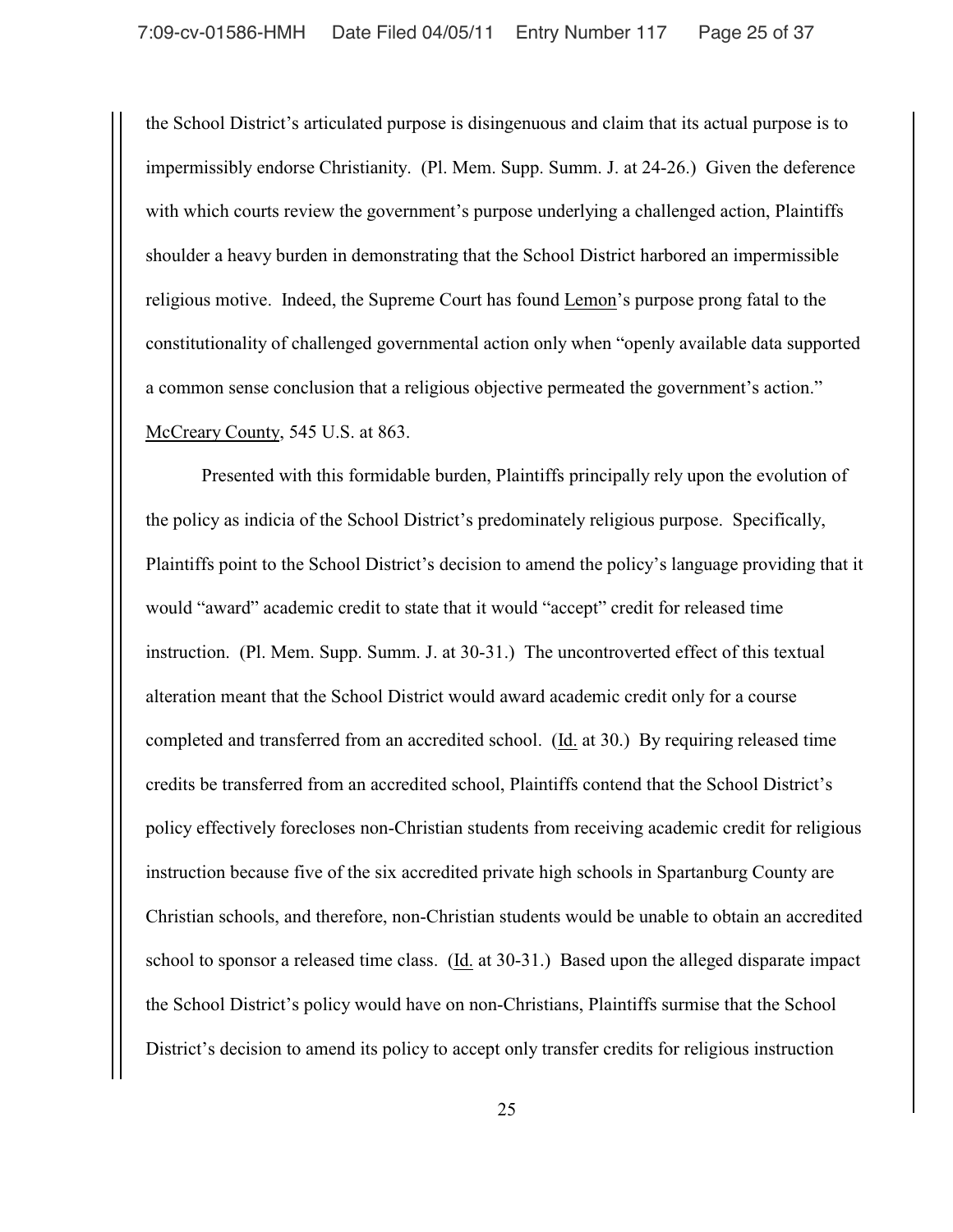signals that the School District's predominate purpose is to advance Christianity and disapprove of all non-Christian religions. (Id.) Alternatively, Plaintiffs further argue, in passing, that the School District's improper religious purpose is evidenced by direct aid to and close cooperation with SCBEST throughout the adoption and implementation of its released time policy. (Id. at 29-30.) None of Plaintiffs arguments, however, suffice to show that the School District's actual purpose is to advance Christianity or that its articulated purpose is a sham.

The openly available data and facts accompanying the adoption and implementation of the School District's released time policy fail to establish that the School District harbored an impermissible religious motive. The text of the policy, cast in neutral terms, evidences no facial intent on the part of the School District to favor religion in general or a particular religious sect. According to Nan McDaniel, the School District's Director of Secondary Education, the decision to accept only transfer credits from accredited schools was to remove the School District from "making judgments about the quality of the course." (Def. Mem. Supp. Summ. J. Ex. B-12 (McDaniel Dep. at 10).) The School District's explanation for amending its policy is plausible. South Carolina law requires public school officials to assess a student's former work when a student seeks to transfer credit from an unaccredited school while credits from an accredited school are accepted by public schools at face value. Compare 43 S.C. Reg. 273(2) ("Units earned by a student in an accredited high school of this state or in a school of another state . . . will be accepted under the same value which would apply to students in the school to which they transferred."), with 43 S.C. Regs. 273(3) ("If a student transfers from a school, which is not accredited, he or she shall be given tests to evaluate prior academic work and/or be given a tentative assignment in classes for a probationary period."). By restricting conferral of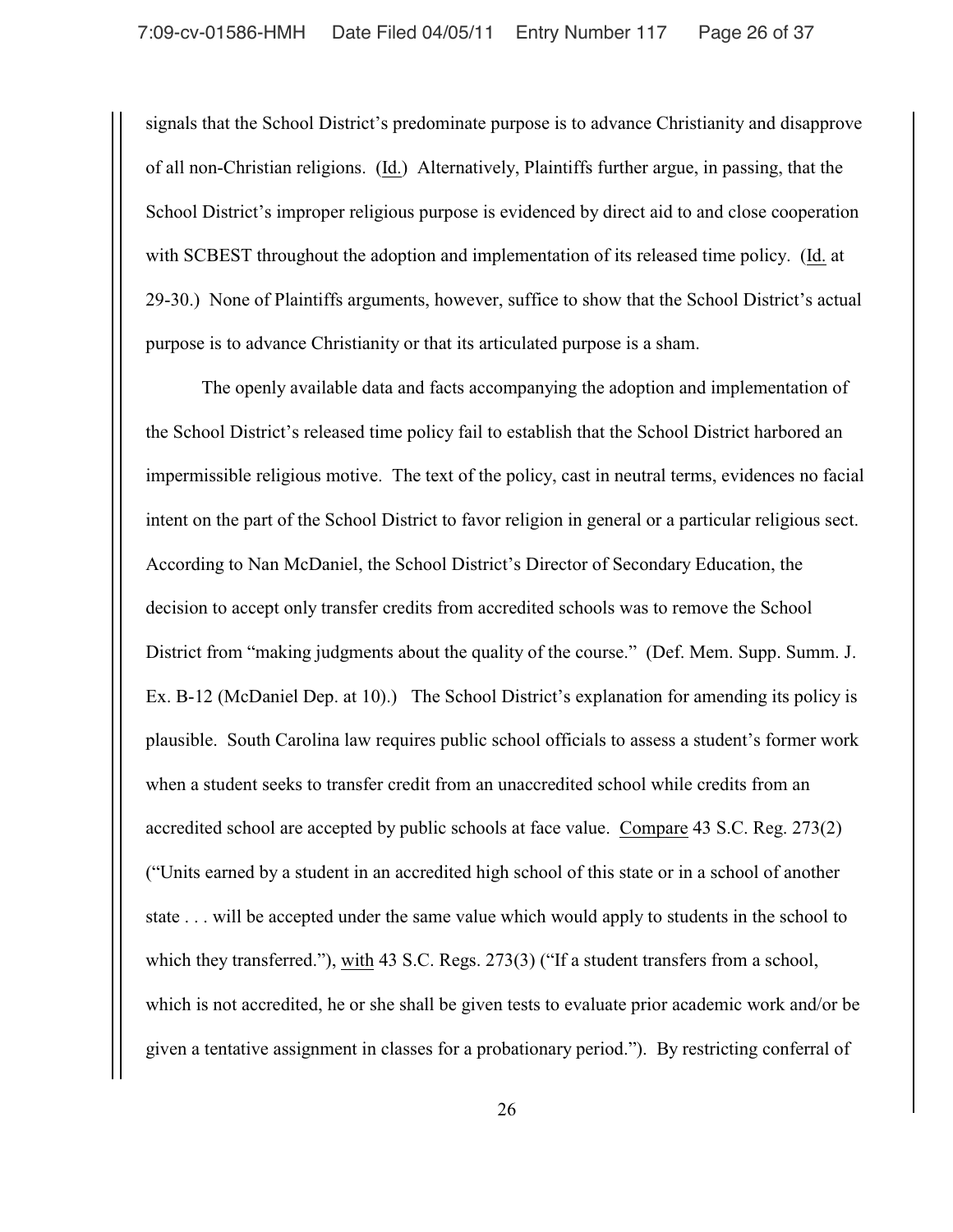academic credit to religious instruction transferred from an accredited school, the School District took affirmative steps to disentangle itself from pervasive oversight and monitoring of the quality and rigor of religious instruction. Plaintiffs have failed to proffer any objective, external evidence that could reasonably support their contention that the School District's stated purpose underlying the adoption of its released time program was disingenuous. Instead, they effectively ask the court to delve into the "veiled psyche of government officers" in an effort to uncover some improper religious motive. McCreary County, 545 U.S. at 863. The Supreme Court, however, has emphasized that Lemon's purpose prong does not contemplate such an inquiry. Viewing the School District's released time policy and its evolution through the lens of an objective observer, familiar with its history and implementation, the court can ascertain no secret religious motive on the part of the School District. The School District's stated purpose for its released time program, the accommodation of religion, is plausible and therefore must be accepted. Plaintiffs have failed to show that the School District harbored an impermissible religious motive.

#### **2. Effect**

Lemon's second prong asks whether the challenged governmental act has the primary effect of advancing religion. As with the purpose prong, the principal effect must be viewed from the standpoint of an objective observer, Santa Fe Indep. Sch. Dist. v. Doe, 530 U.S. 290, 308 (2000), and governmental action is unconstitutional if its primary effect is to promote religion in general or a particular religious sect. Barghout v. Bureau of Kosher Meat & Food Control, 66 F.3d 1337, 1345 (4th Cir. 1995). When inquiring into the effect of the challenged conduct, the government's asserted purpose or intent is irrelevant; rather, the court must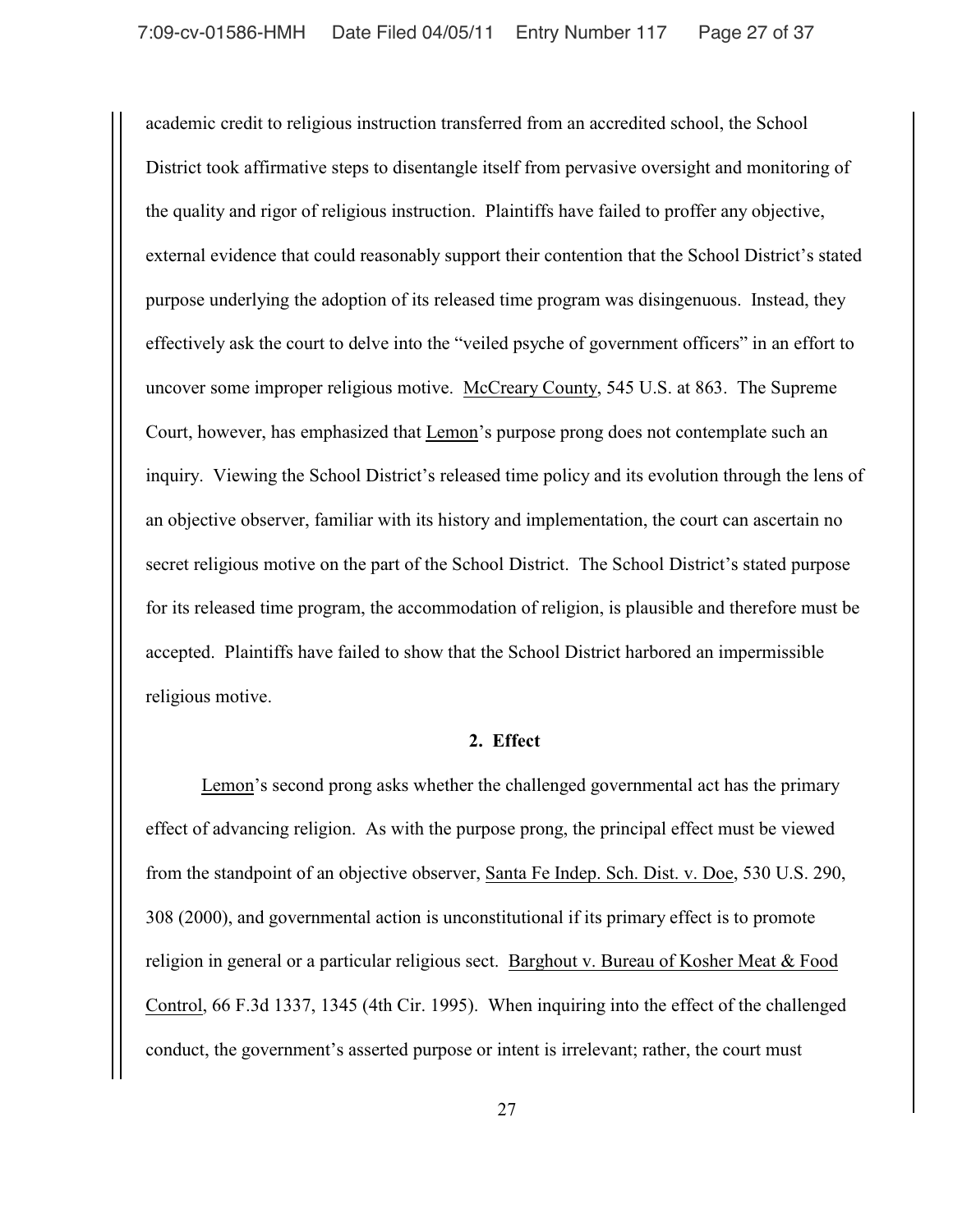examine "whether, irrespective of government's actual purpose, the practice under review in fact conveys a message of endorsement or disapproval of religion." Lambeth, 407 F.3d at 272. Government conduct or influence evidencing an "impermissible government advancement of religion includes sponsorship, financial support, and active involvement of the sovereign in religious activity." Madison v. Riter, 355 F.3d 310, 318 (4th Cir. 2003) (internal quotation marks omitted).

Plaintiffs maintain that the primary effect of the School District's released time policy is to promote religion. (Pl. Mem. Supp. Summ. J. at 26-29.) In support of their contention, Plaintiffs advance two principal avenues through which the School District has conveyed its message of endorsement. First, Plaintiffs cite numerous circumstances they contend demonstrate that the School District impermissibly provided direct aid to and engaged in close cooperation with SCBEST throughout the adoption and implementation of its released time policy. (Id. at 26-27.) Second, Plaintiffs maintain that a public school's bestowal of academic credit for religious instruction has the primary effect of endorsing religion. (Id. at 28-29.)

 The court's inquiry into whether the School District's released time policy has the principal effect of promoting religion is framed by Zorach and McCollum, which define the contours of constitutionally permissible released time education in public schools. Plaintiffs, as they must, attempt to distinguish the School District's released time policy from the one upheld in Zorach, contending that the School District's cooperation with and aid to SCBEST exceeds the authority of a public school to accommodate religion under the Establishment Clause. Additionally, Plaintiffs posit that the conferral of academic credit has an impermissible effect of advancing religion.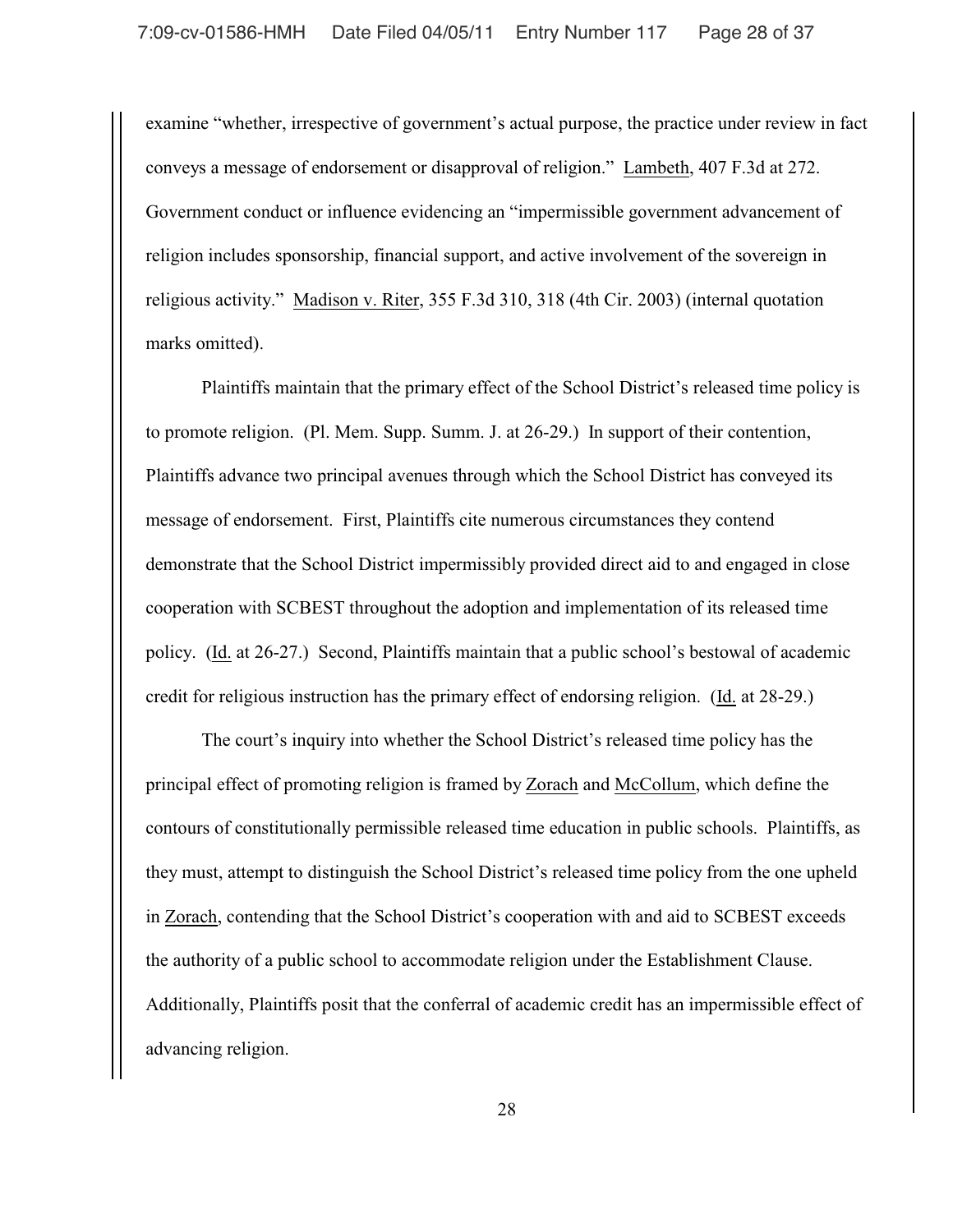As an initial matter, the court notes that the School District's released time policy is facially neutral, favoring no particular religion or denomination. Further, the policy's plain language and the School District's implementation of the released time policy evidence an intent to passively accommodate religion and to insulate itself from pervasive monitoring and oversight of the overtly religious instruction. The policy, for example, expressly forecloses the expenditure of public school funds for religious instruction, and School District employees are precluded from promoting or discouraging student participation in released time classes. (Def. Mem. Supp. Summ. J. Ex. B-13 (Released Time Policy); Ex. B-16 (White Dep. at 93-94).) There is no evidence in the record that the School District turned over its classrooms for religious instruction. The course is not listed in the Spartanburg High School course catalogue nor is it reflected on students' report cards. The School District passively allows its students who have obtained permission from their parents to partake in the off-campus religious instruction. Despite the policy's neutrality and the School District's efforts to segregate its secular curriculum from off-campus religious instruction, Plaintiffs contend that cooperation and aid evidence an impermissible sponsorship of religion that impinges Lemon's second prong.

Plaintiffs contend that the School District closely cooperated with SCBEST throughout the adoption of its released time policy, and that this cooperation has the primary effect of advancing religion. At the outset, the court notes that not all cooperation between a public school and a religious education provider rises to the constitutional magnitude. Indeed, Zorach illustrates that public school officials may passively cooperate with religious organizations in the development and implementation of a released time policy. See Zorach, 343 U.S. at 313-14 ("When the state encourages religious instruction or cooperates with religious authorities by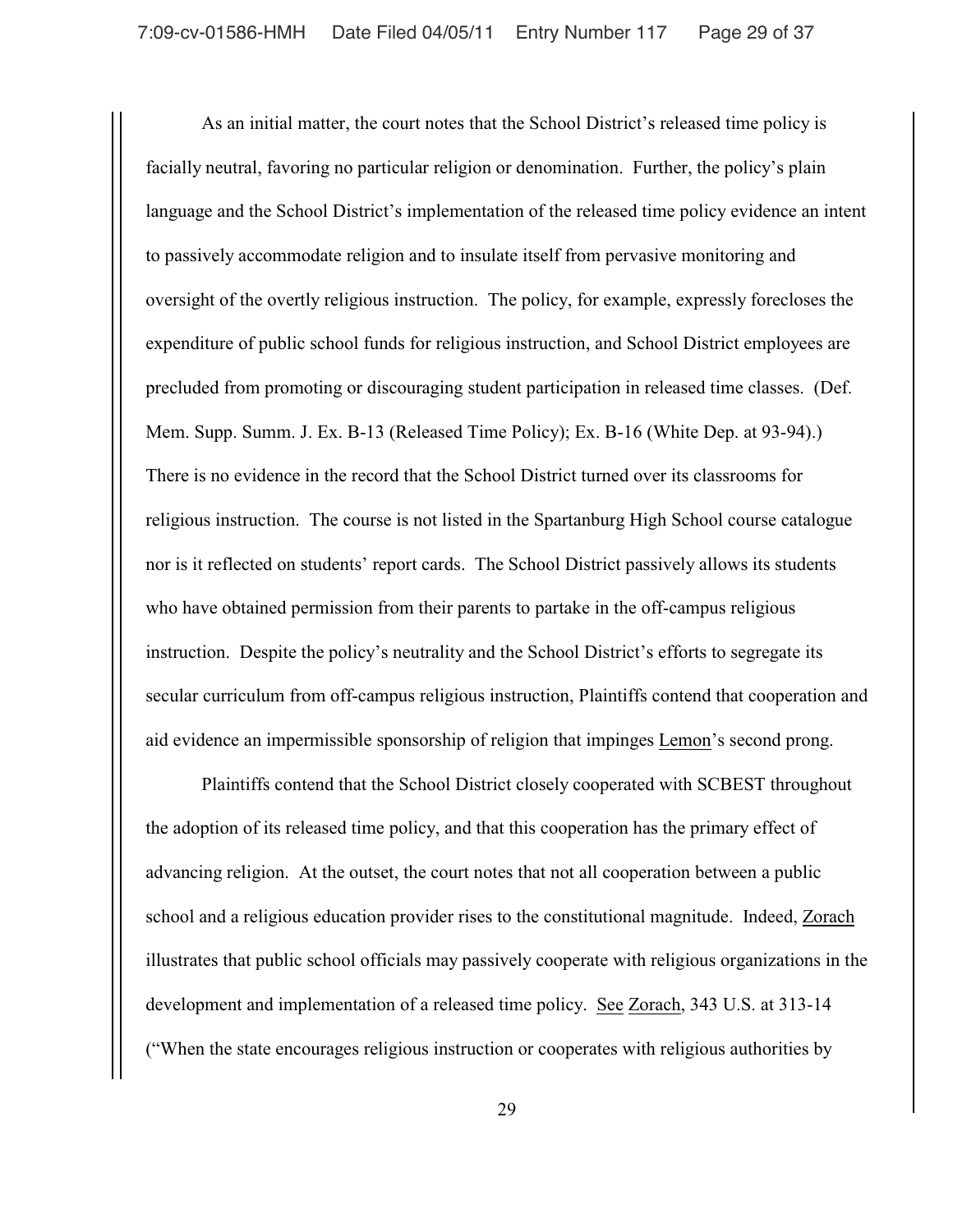adjusting the schedule of public events to sectarian needs, it follows the best of our traditions."). Plaintiffs nevertheless contend that the cooperation between SCBEST and the School District exceeds the cooperation permissible under the Establishment Clause. Plaintiffs argue that a series of meetings between public school officials and SCBEST representatives throughout the adoption of the School District's released time policy coupled with the presence of released time permission forms on school property has the primary effect of advancing religion. (Pl. Mem. Supp. Summ. J. at 26-27.) The court disagrees.

Plaintiffs' allegations of impermissible cooperation between the School District and SCBEST are markedly distinguishable from the close cooperation between a religious education provider and the Illinois public school that the Supreme Court found unconstitutional in McCollum. Unlike McCollum, where the Illinois school district cooperated with a religious education provider by monitoring the selection of religious instructors and permitting the released time classes to be taught on school property, the cooperation between the School District and SCBEST is significantly more passive. McCollum, 333 U.S. at 207-09. Cooperation in the form of isolated collaboration between public school officials and a religious education provider and the retention of released time permission forms on school property, without more, does not impinge the Establishment Clause. To read the Establishment Clause as barring public school officials from working with religious education providers in the development and implementation of a released time policy would stifle public schools' ability to craft a released time policy that merely accommodates parents' and students' desire to partake in religious instruction consistent with Zorach. None of Plaintiffs' allegations of cooperation between SCBEST and the School District rise to the systemic and intricate relationship formed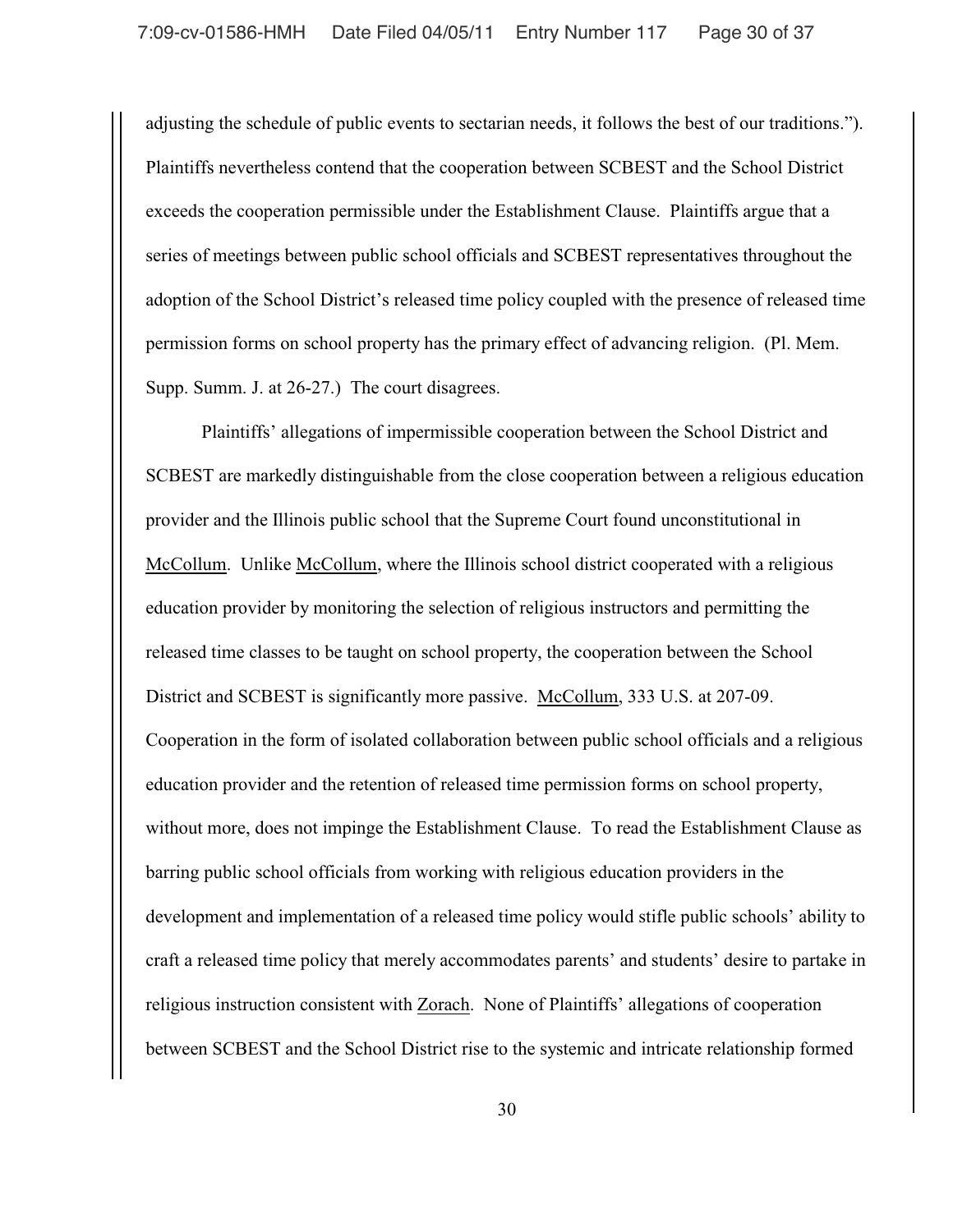between a public school and religion found unconstitutional in McCollum. Based on the foregoing, Plaintiffs have failed to show that the School District's cooperation with SCBEST was anything more than a passive response to the development of a neutral released time policy that comports with the First Amendment.

Plaintiffs maintain that throughout the implementation of the released time policy, the School District provided aid to SCBEST the effect of which is to convey an impression of endorsement of religion. (Pl. Mem. Supp. Summ. J. at 26-27.) Like Plaintiffs' allegations of impermissible cooperation, none of their concerns rise to the pervasive oversight or sponsorship of religion the Supreme Court found constitutionally invalid in McCollum. Plaintiffs contend that permitting SCBEST to perform promotional visits and allowing SCBEST to maintain a table at PTO open houses has the primary effect of advancing religion. (Id.) In McCollum, bringing religious instruction into the classrooms of a public school coupled with school officials retaining discretionary authority over the religious instruction proved fatal to the constitutionality of the challenged Illinois released time policy. 333 U.S. at 212. Such an intricate relationship between religion and public education, the Court reasoned, amounts to impermissible "invaluable aid" that has the principal effect of advancing religion "through the use of the state's compulsory public school machinery." Id. Unlike the challenged policy in McCollum, where the "force of the public school was used to promote [religious] instruction," the record is replete with instances in which the School District conscientiously sought to insulate itself from religion and distinguish its secular curriculum from released time religious courses. Zorach, 343 U.S. at 314.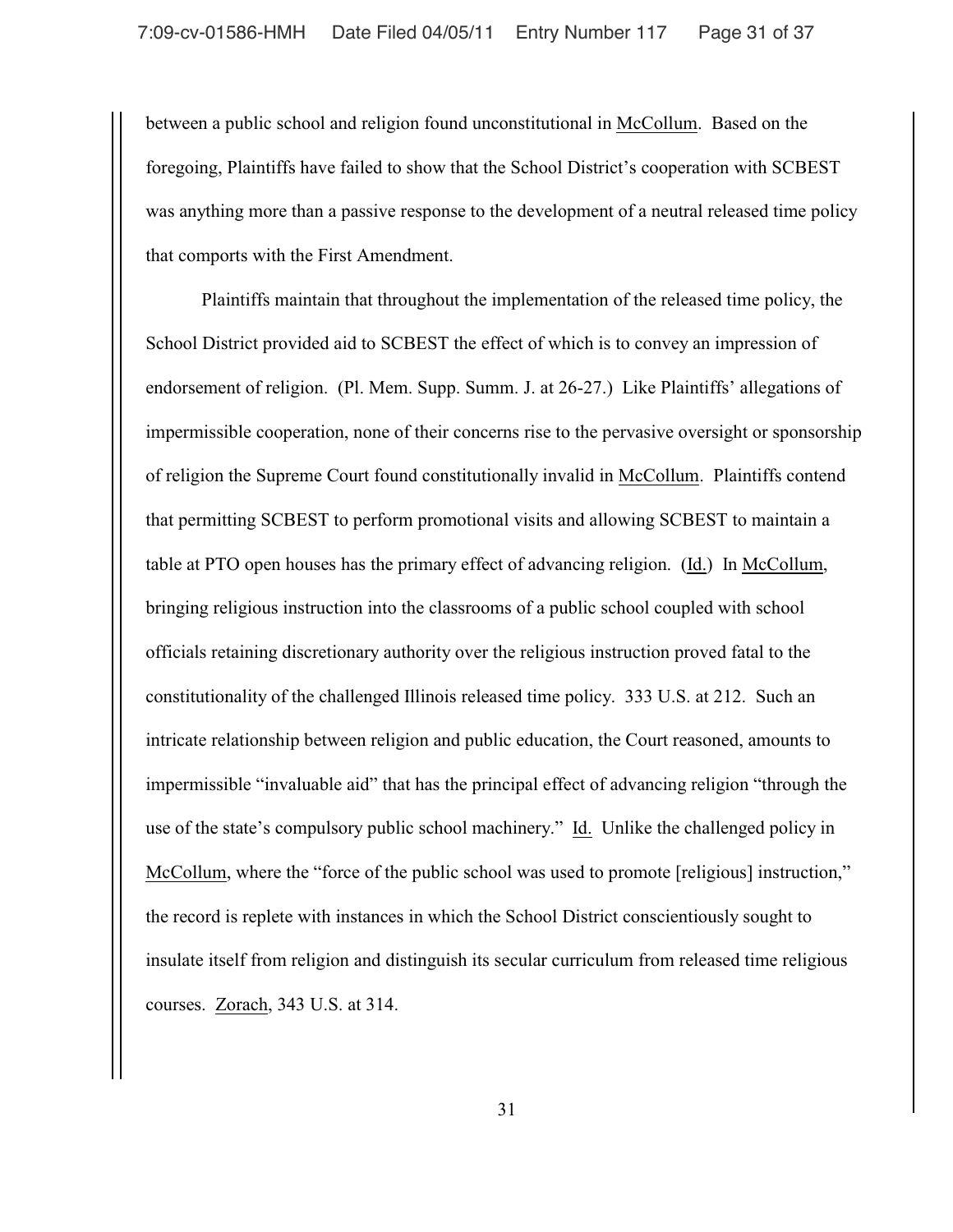The School District has precluded SCBEST from providing religious instruction on school property. (Def. Mem. Supp. Summ. J. at 17-18.) The School District, moreover, does not list SCBEST's course in the School District's course catalogue or otherwise advertise the course to students, and it instructs its counselors not to discuss the released time religious instruction with students unless the student expresses an interest in the class and proffers parental permission. (Id.) While the School District has allowed SCBEST to maintain a table at its PTO open house and conduct some on-campus presentations, (Pl. Mem. Supp. Summ. J. at 27), this alleged aid is not tantamount to the "invaluable aid" provided to a religious group that the Supreme Court found to infringe the Establishment Clause in McCollum. 333 U.S. at 212. Any aid the School District provided to SCBEST by allowing it to maintain a table at PTO open houses is identical to the aid it afforded other outside organizations such as military recruiters, the Boys and Girls Club, fund-raising organizations, and various non-profit groups at the open houses. (Pl. Mem. Supp. Summ. J. Ex. 32 (Graves Dep. at 72); Def. Resp. Opp'n Pl. Mot. Summ. J. Ex. G-6 (White Dep. at 92).) Because the record shows that the School District treated SCBEST merely the same as other outside organizations in allowing it to maintain a table at PTO open houses, the court finds that Plaintiffs have failed to show that the School District's practice has the principal effect of endorsing religion. Zorach clearly illustrates that the Establishment Clause is not offended when a public school encourages students to engage in religious instruction by passively cooperating with religious education providers and accommodating students' desire to receive religious instruction. 343 U.S. at 314. Throughout the adoption and implementation of the released time policy, the School District has taken affirmative measures to insulate the secular functions of the school from religion. Plaintiffs'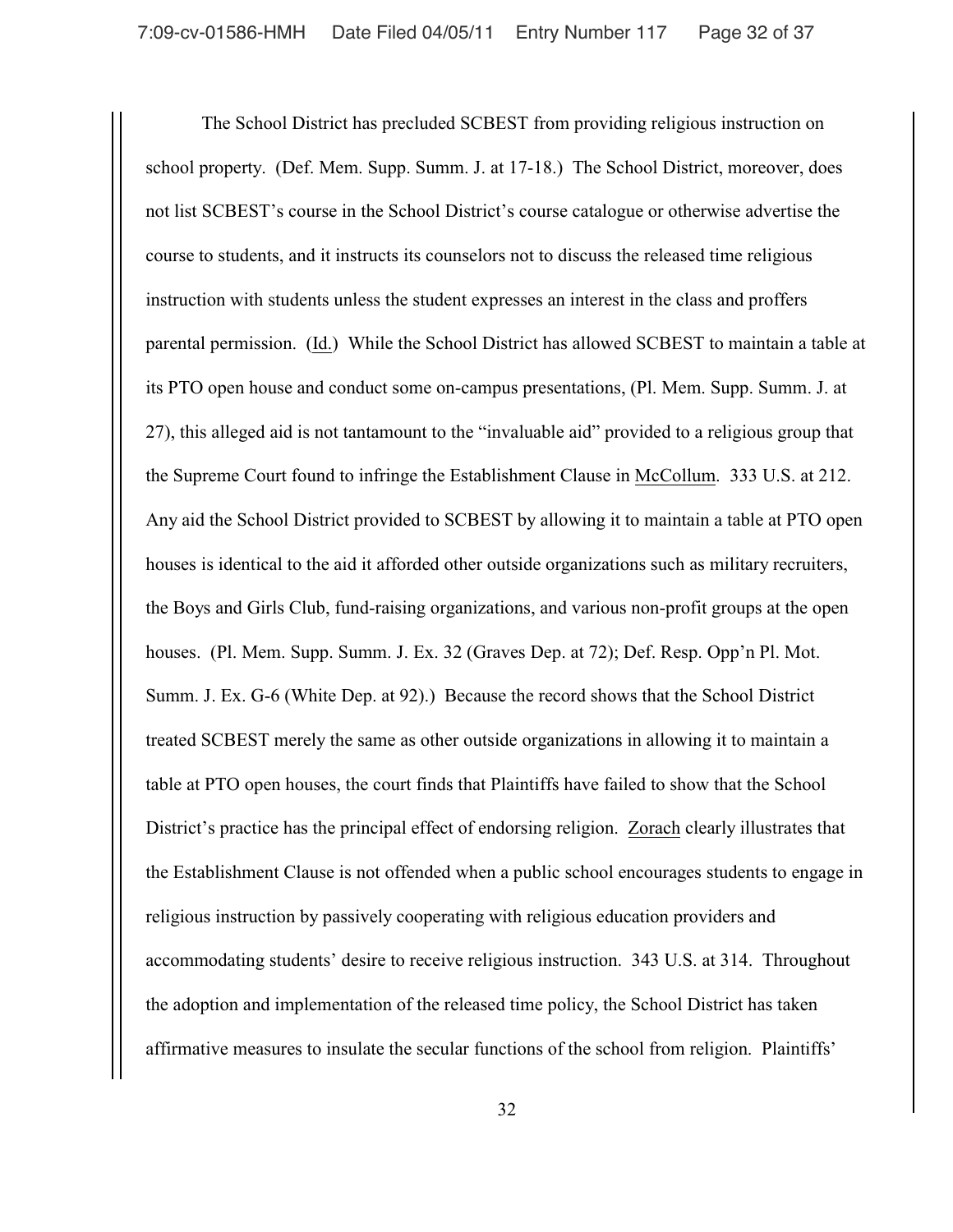allegations of unconstitutional conduct, viewed from the perspective of an objective observer, fail to demonstrate a primary effect to advance religion.

Finally, Plaintiffs argue that by vesting religious organizations with unfettered power to issue academic credit, the principal effect of the School District's released time policy is to advance religion. In support of their contention, Plaintiffs analogize the School District's released time policy to a Massachusetts statute the Supreme Court invalidated in Larkin v. Grendel's Den, Inc., after determining that the statute's primary effect was to advance religion. 459 U.S. 116, 125-26 (1982). There, the challenged statute empowered churches with the authority to veto liquor licenses for establishments within 500 feet of a church. Id. at 118. The statute failed to articulate secular criteria to guide churches in executing their licensing authority or otherwise ensure that the churches' power was used in a religiously neutral manner. Id. at 125. Finding that the statute's principal effect was to promote religion, the Court explained that "the mere appearance of a joint exercise of legislative authority by Church and State provides a significant symbolic benefit to religion in the minds of some by reason of the power conferred." Id. at 125-26.

Plaintiffs maintain that the School District's policy of allowing religious organizations to award academic credit for released time education equates to the same standardless delegation of governmental power to a religious body that was unable to withstand constitutional scrutiny in Larkin. (Pl. Mem. Supp. Summ. J. at 28-29.) By withdrawing itself from the grading process, Plaintiffs argue, the School District's released time policy constitutes a wholesale delegation of discretionary governmental authority and fails to incorporate any safeguards to ensure that the power is exercised according to secular principles. (Id.) Plaintiffs' argument, however, is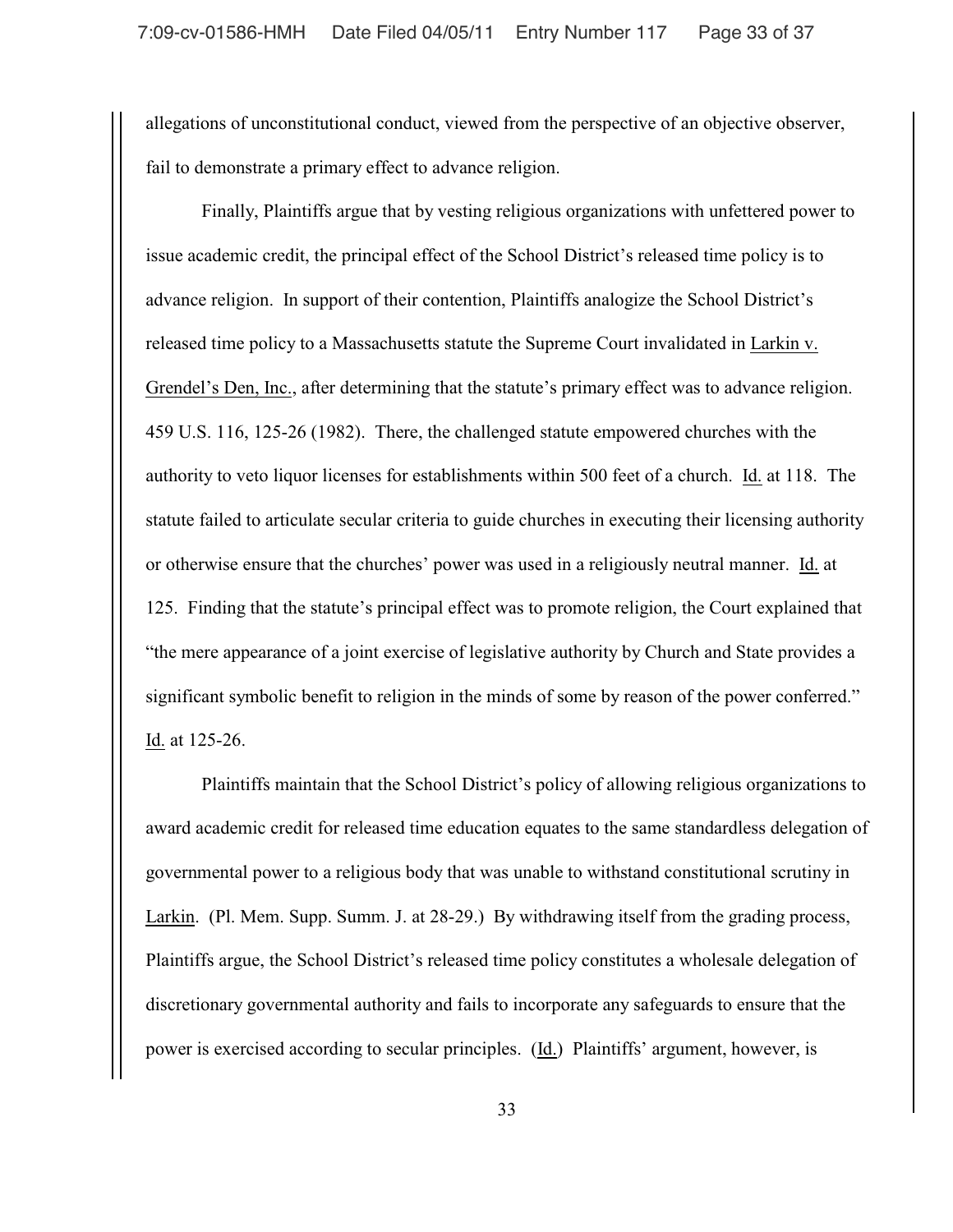unavailing. Unlike the power conferred upon churches in Larkin, the authority to issue academic credit recognized by the state is not a quintessential governmental function. Conversely, accredited private schools routinely confer academic credit for instruction its students receive, and public schools in South Carolina are obliged to accept the credit for transfer students regardless of the content of the course. (Def. Mem. Supp. Summ. J. Ex. B-16 (White Dep. at 101-02).) The School District's policy, therefore, is unremarkable in its effect of honoring academic credit received from an accredited private school. The released time policy is also distinguishable from the Massachusetts statute invalidated in Larkin insofar that the power vested with religious officials under the policy is significantly more curtailed than the power churches exercised in Larkin. The only students who are directly impacted by the released time policy are students who voluntarily desire to receive the religious education. The School District, moreover, precludes students from receiving advanced placement credit for religious instruction; instead, released time classes are assigned the lowest possible weight under the South Carolina Uniform Grading Policy. (Def. Resp. Pl. Mot. Summ. J. at 26.)

Based on the foregoing, the court finds that Plaintiffs' allegations fail to establish that the adoption and implementation of the School District's released time policy has the principal effect of advancing religion. Viewed from the perspective of an objective observer, the School District's policy does no more than merely accommodate students' desire to partake in religious instruction. The School District, therefore, has remained faithful to the Establishment Clause throughout the adoption and implementation of its released time policy.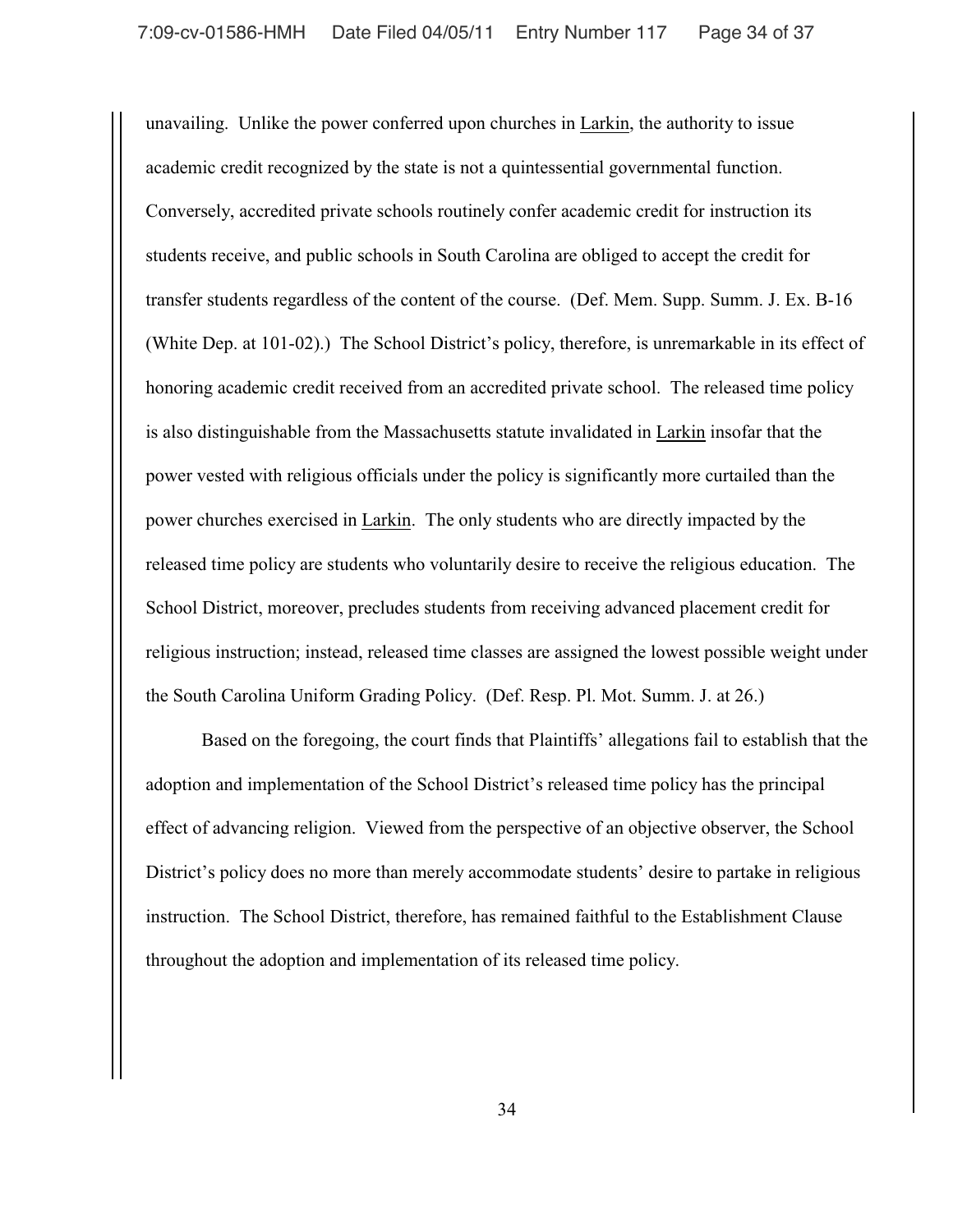#### **3. Entanglement**

Under the third phase of the Lemon framework, the court must assess whether the challenged government conduct fosters excessive government entanglement with religion. Not all government entanglement with religion is unconstitutional. Agostini, 521 U.S. at 233. To determine whether government entanglement is unconstitutionally excessive, the court must consider "the character and purposes of the institutions that are benefitted, the nature of the aid that the State provides, and the resulting relationship between the government and the religious authority." Lemon, 403 U.S. at 615.

Plaintiffs contend that the constitutionality of the School District's released time policy is most vulnerable when scrutinized under Lemon's entanglement prong. (Hr'g Tr. at 10.) As with the effect prong, Plaintiffs rely on Larkin in their attempt to show that the School District's released time policy fosters excessive entanglement with religion. There, the Supreme Court found that the Massachusetts statute violated Lemon's entanglement prong in addition to the effect prong. In reaching its conclusion, the Court recognized that unconstitutional government entanglement with religion occurs not only when the government enters the realm of religion, but also when discretionary governmental functions are delegated to religious entities. Id. at 126. Under the Establishment Clause, the Court emphasized, the government is precluded from "substitut[ing] the unilateral and absolute power of a church for the reasoned decisionmaking of a public legislative body acting on evidence and guided by standards on issues with significant economic and political implications." Id. at 127. By accepting academic credit for religious instruction, Plaintiffs contend that the School District has impermissibly entangled religion with the affairs of the School District by delegating an exclusive governmental power to religious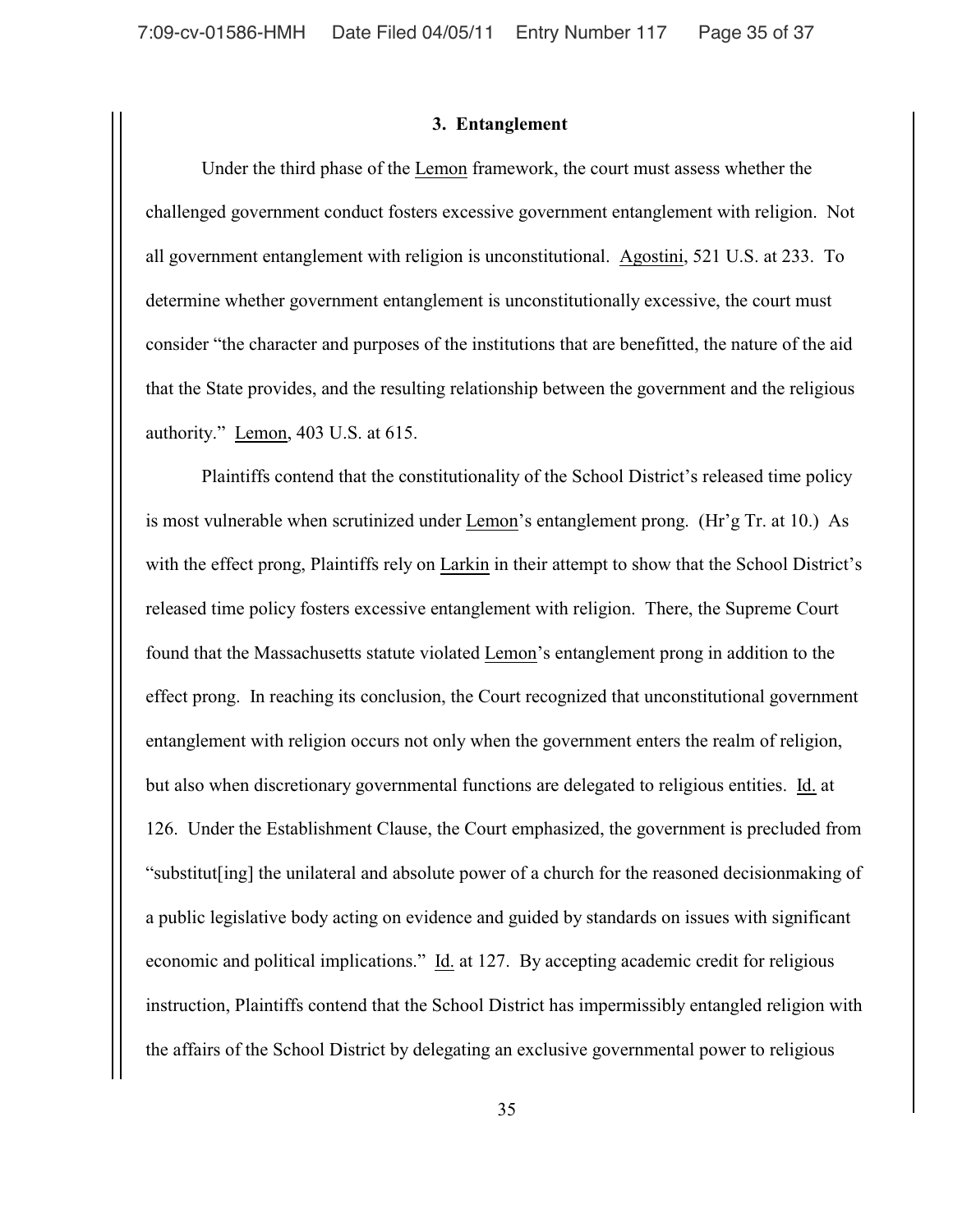education providers. (Pl. Mem. Supp. Summ. J. at 32.)

Plaintiffs' analogy of the School District's conferral of power to the Massachusetts statute invalidated in Larkin is premised upon its contention that awarding a high school grade is a discretionary governmental function. (Id.) As explained above, however, the power to issue an academic grade is not a power reserved exclusively to governmental bodies. Unlike the sweeping and unrestrained governmental power the state of Massachusetts delegated to churches in Larkin, the School District's policy of accepting academic credit from an accredited private school does not foster excessive entanglement with religion. As the Tenth Circuit has recognized, "[i]f school officials desire to recognize released-time classes generally as satisfying some elective hours, they are at liberty to do so if their policy is neutrally stated and administered." Lanner v. Wimmer, 662 F.2d 1349, 1361 (10th Cir. 1981). By limiting the acceptance of academic credit from accredited schools, the School District's released time policy was designed to disentangle the School District from reviewing the religious content of released time instruction. See supra p. 22. The policy is cast in neutral terms and allows its students to petition for released time religious instruction regardless of the specific religion or denomination. Plaintiffs' have failed to show how the School District's passive acceptance of academic credit for religious instruction constitutes excessive entanglement with religion.

Plaintiffs have been unable to substantively distinguish the School District's released time policy from the New York City policy upheld in Zorach. None of their allegations, considered alone or aggregated, remove the challenged policy from the ambit of Zorach. The School District's released time policy is a passive measure on behalf of public school officials to accommodate the desire of its students to receive religious instruction. Such a policy comports